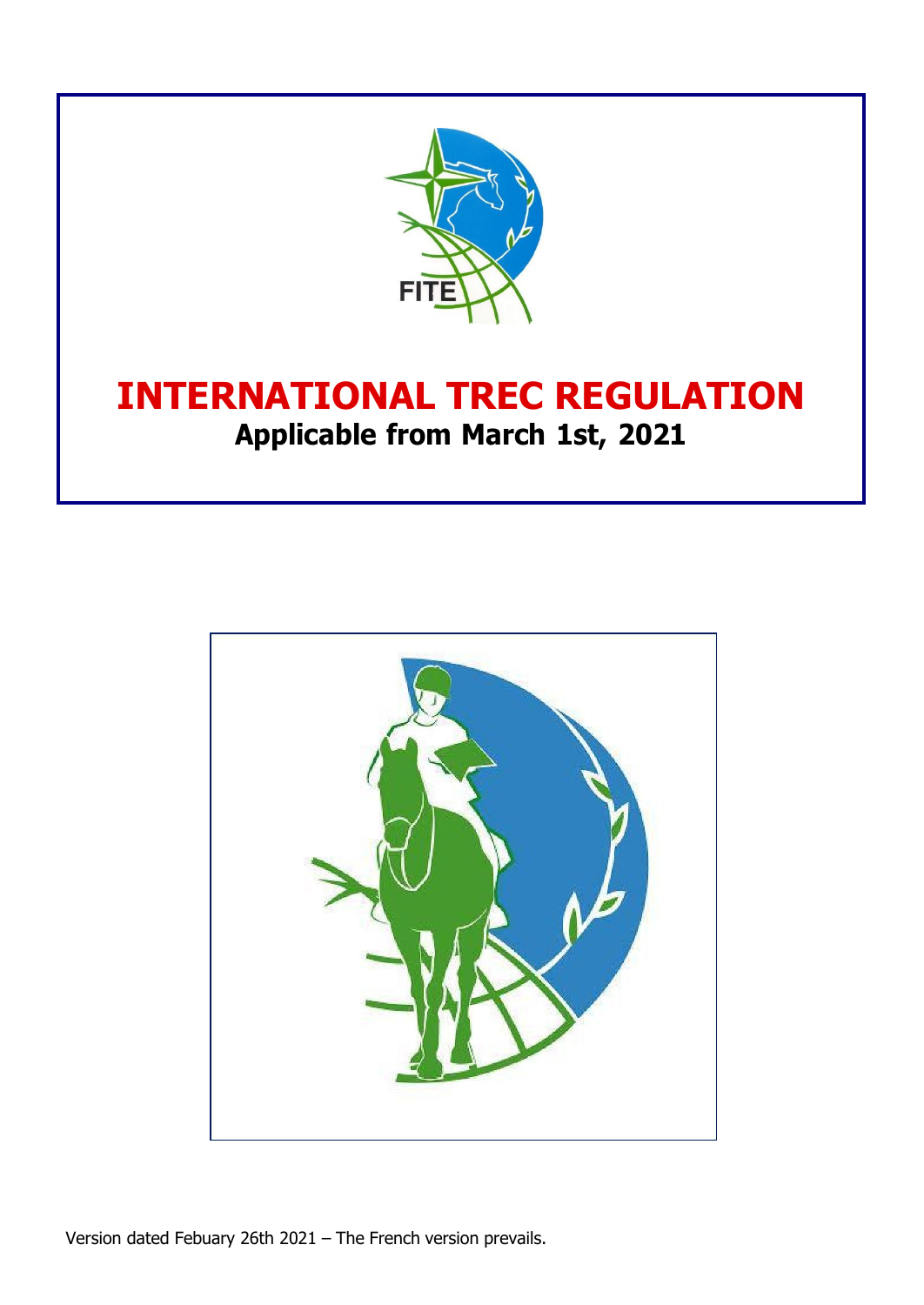## **CONTENTS PREAMBLE**

## **I – ORGANISATION**

Art 1.1 – Field and equipment

- Art 1.2 Veterinary
- Art 1.3 Timing Officials

## **II – COMPETITIONS**

- Art 2.1 General
- A World Senior Championship
- B European Open Senior Championship
- C World Young Riders' Championship
- D European Open Young Rider Championship
- E World Juniors' Championship
- F European Open Junior's Championship
- G European Open Cup

## **III – JURIES**

Art 3.1 – Composition of juries for World and/or European Championships

- A Ground Jury
- B Ethical Commission
- C Technical Delegate
- D Judges
- $E$  Timing officials

## **IV – COMPETITORS**

Art 4.1 – Nationality

- Art 4.2 General entry conditions
- A World and/or European Open Championship
- B European Open Cup
- Art 4.3 Special conditions for Young Riders

Art 4.4 – Outfit

Art 4.5 – Means of communication

## **V – HORSES**

- Art 5.1 Entry requirements for horses Art 5.2 – Vaccination procedure
- Art 5.3 Tack and equipment
- Art 5.4 Shoeing

## **VI – TECHNICAL STANDARDS**

- Art 6.1 Allocation of points per phase Art 6.2 – POR phase A – Speed B – Distance
- C Penalty points
- Art 6.3 Control of Paces phase
- A Marking table
- B Marking scores

## Art 6.4 – PTV phase

- A General
- $B$  The course
- C Description of the obstacles
- D List of obstacles
- E Distances and speeds
- F Marking
- $G$  Time
- H Deliberately not negotiating an obstacle

## **VII – EVENT DETAILS**

- Art  $7.1 Time$
- Art 7.2 Starting order draw
- Art 7.3 Starting order
- Art 7.4 Allocation of bibs numbers
- Art 7.5 Equipment inspection
- Art 7.6 POR: Orienteering and regularity phase
- A Speed
- $B -$ Route
- C Start line
- D Section check-points
- E Section check-point halt
- F Route check-points
- G Finish-line check-point
- H End of route check-point
- I Vet's inspection
- J Rescue services
- Art 7.7 Control of Paces
- Art 7.8 PTV
- A Walking the course
- B Start and finish
- C The course
- $D G$ aits

## **VIII – PENALTIES**

Art 8.1 – Elimination Art 8.2 – Definitions

## **IX – COMPLAINTS**

Art 9.1 – Technical queries Art 9.2 – Complaints Art 9.3 – Reports

## **X – PLACINGS / PRIZES**

Art 10.1 – Ranking A – World and/or European Championship B – European Cup Art 10.2 – Prize giving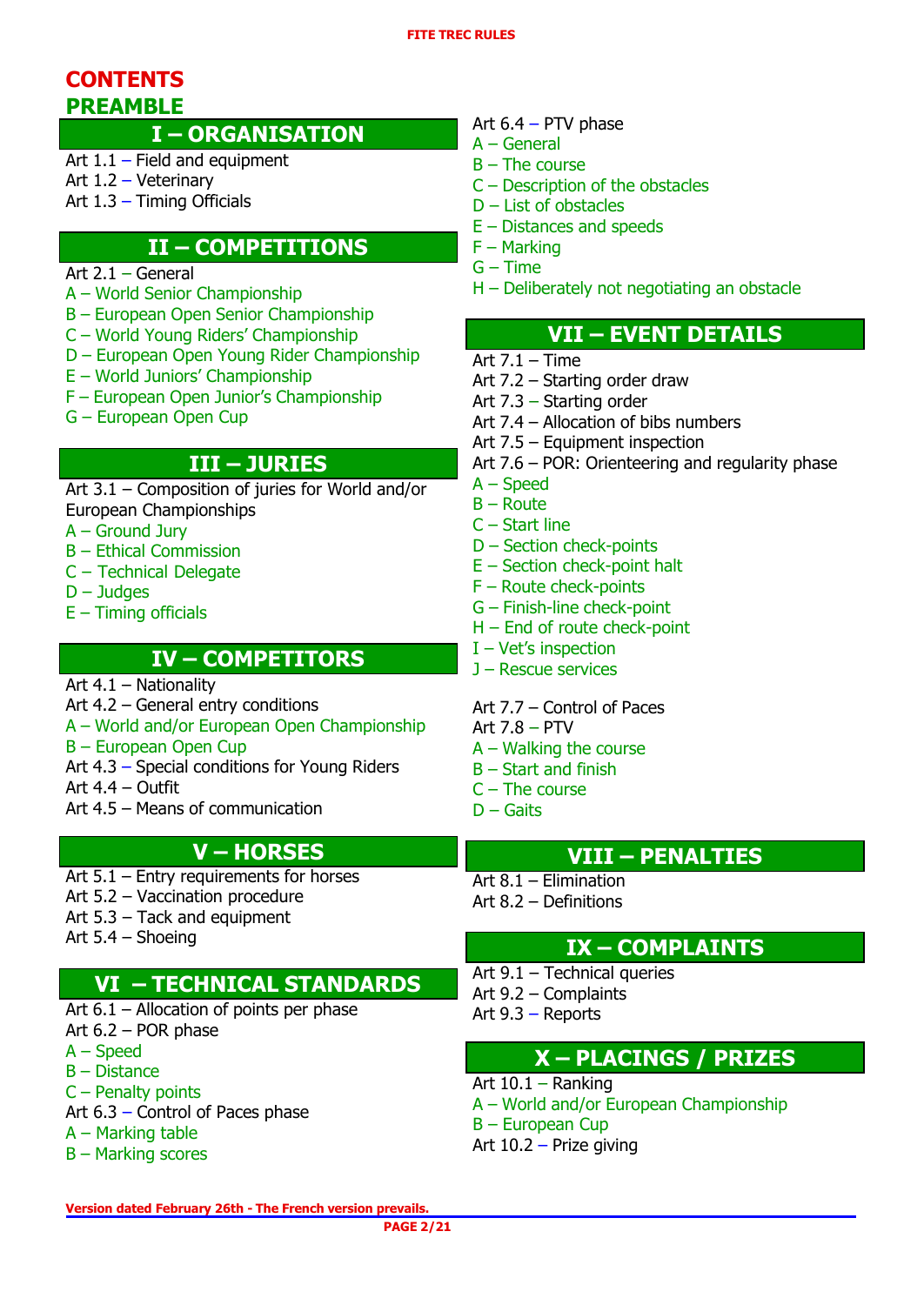## PREAMBLE

The International Equestrian Tourism Federation is the sole international organisation with the authority to govern TREC competitions.

According to procedures decided by the FITE and the relevant specifications, the actual organisation of each of the various competitions is allocated to a National Equestrian Tourism Organisation (NETO), designated by the FITE.

TREC competitions are open to all equines and determine the best national team or the best horse and rider combination, over a series of phases rather than just in one single area.

A TREC competition comprises three phases:

- $\arrow$  The POR phase (Orienteering and Regularity),
- The MA phase (Control of Paces),
- The PTV phase (Obstacle course).

## **I – ORGANISATION**

## **Art 1.1 – Field and equipment**

The Organising Committee must provide the following:

- Stables,
- a veterinary inspection area,
- $\bullet$  a map reading room,
- an approved POR, without any apparent danger,
- a warm-up area for the Control of Paces phase and the PTV phase,
- an area for running the Control of Paces phase,
- a PTV course, built to be in line with technical requirements.

This list is not exhaustive and may be supplemented by a specification pertaining to a single competition.

## **Art 1.2 – Veterinary**

- ♦ Two vets are appointed by the Organising Committee and, as appropriate, assisted by a commission. Three vets are necessary if there are more than 80 horses taking part in the competition.
- ♦ Veterinary inspections must take place in a flat area, in a straight line, on a firm butyielding surface without slopes
- They must take place near stables. One or more watering points must be available for the horse.
- Preduring the veterinary inspection can be done either with snaffle or halter.
- Difficult horses and stallions must be presented with a bridle.

## **Art 1.3 – Timing officials**

An official timing is provided by the Organising Committee.

## **II – COMPETITIONS**

## **Art 2.1 – General**

All TREC competitions organised by the FITE, whether individual championships or team championships per continent, International Open competitions, on the initiative of one or several NETOs, etc. must comply with the international rules and provide to judges and course designers official FITE documents. However, certain articles may be modified by organisers, according to the competition, with the formal agreement of the FITE.

Competitions considered as international TREC competitions are those registered on FITE event calendar.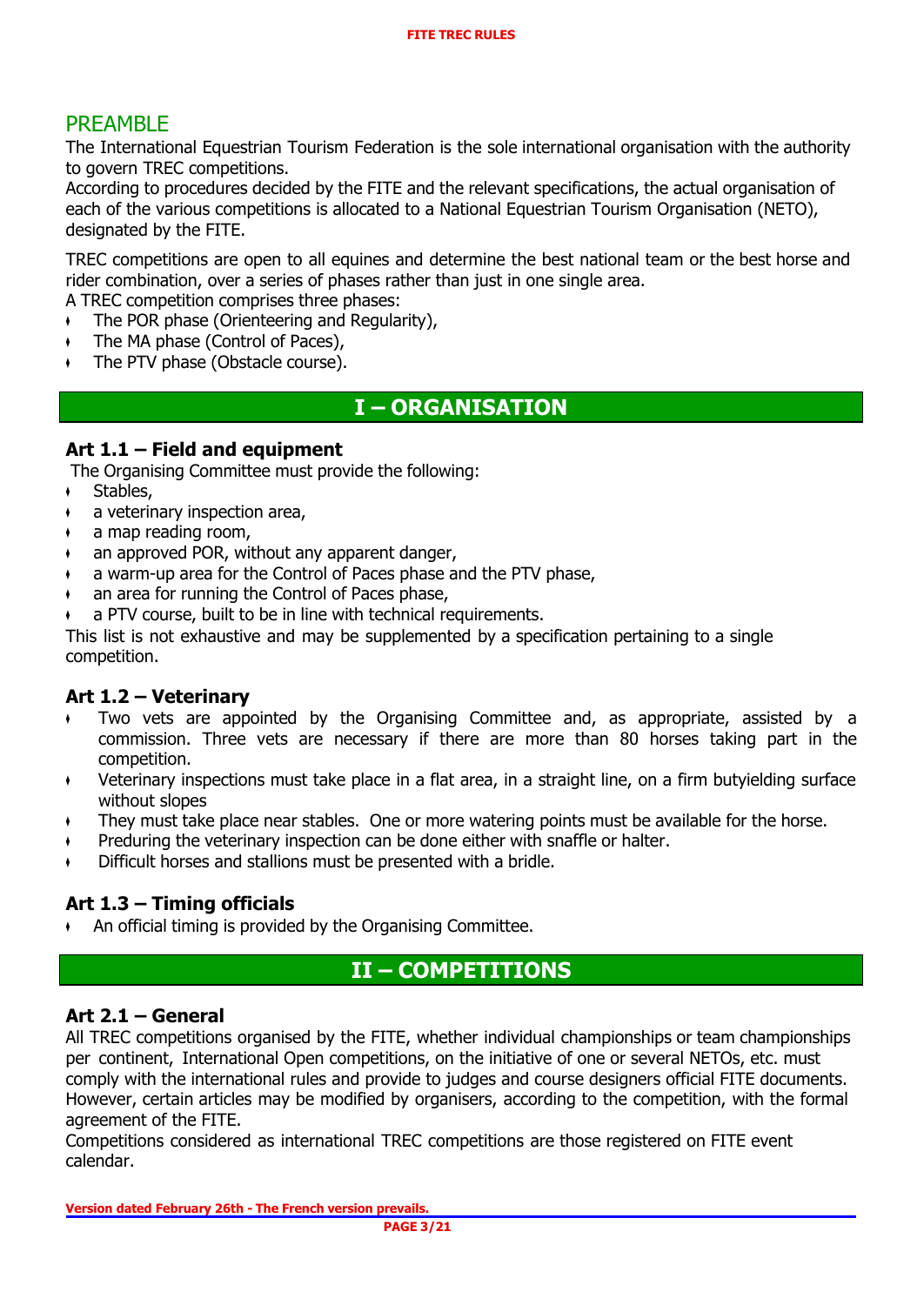Specific regulation for the European Open Cup accept different national rules that are compatible with FITE's.

Specific features of the Young Riders and Juniors section are also given in these rules.

### **A – World Senior Championship**

As of 2004, a World championship is organised every four years.

### **B – European Open Senior Championship**

As of 2006, a European senior open championship is organised every four years.

### **C – World Young Riders Championship**

As of 2012, a World Young Riders' championship is organised every two years.

### **D – European Open Young Riders Championship**

As of 2013, a European Open Young Riders championship is organised every two years.

### **E – World Juniors Championship**

As of 2020, a World Juniors championship is organised every two years.

### **F – European Open Juniors Championship**

As of 2019, a European Open Juniors championship is organised every two years.

## **G – European Open Cup**

- ♦ This is intended to bring together TREC riders throughout the sports season in order to encourage exchange of techniques and to bring competitors closer together.
- ◆ Every year it is organised from 1<sup>st</sup> January to 31<sup>st</sup> December under the FITE's governance, by member NETOs and is open to their affiliated riders.
- ♦ NETOs whose TREC competition rules are compatible with the FITE rules are authorised to organise these competitions.
- **♦** Each NETO can organise a maximum of three TREC competitions per season to be included in the FITE event schedule.
- **♦** The FITE will include competitions in its event schedule for the following year that are declared to it by the NETOs, at latest by the  $1<sup>st</sup>$  November of the previous year.
- **♦** The events of the European Cup of TREC can't be organized during the weekend of the World and/or European Championship, neither the previous weekend, nor the next.
- **♦** Other additional Open competitions organised by the NETO's will not give riders points Which count towards the annual European Cup rankings.
- **♦** The FITE will only validate results from TREC events that are part of the event schedule.
- ♦ Entries must be sent to the organiser at latest by midnight on Friday of the week preceding the competition on FITE entry forms.
- ♦ The relevant ranking is drawn up and announced by the FITE at the end of the season.
- **♦** Any competition that is part of the FITE event schedule is considered to be part of the European Cup circuit.
- The World TREC Championship and the European Open TREC Championship are not European Cup competitions. Rankings obtained by competitors in these two championships do not count towards the European Cup ranking.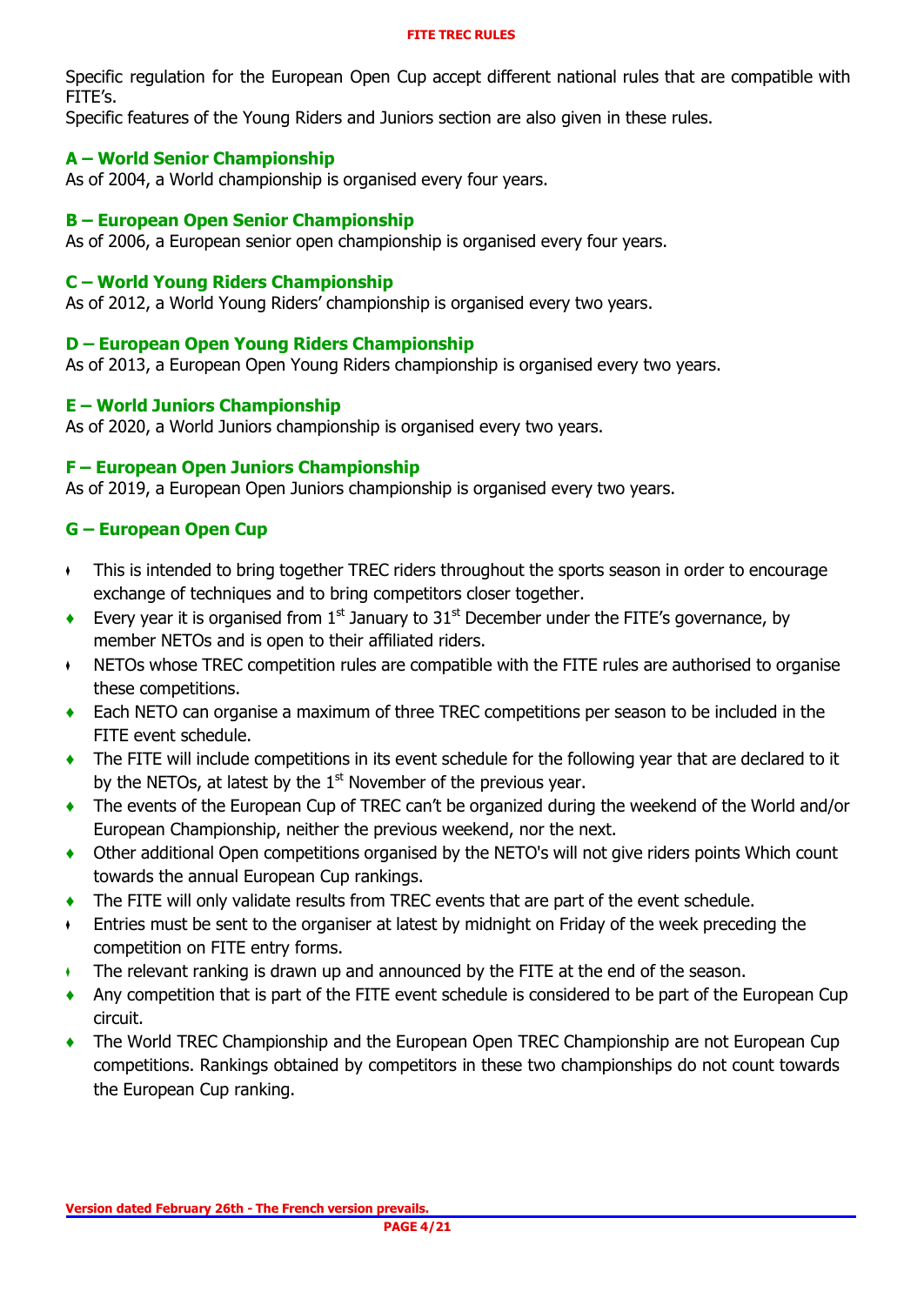## **III – JURIES**

## **Art 3.1 - Composition of juries for World and/or European Championships**

Officials are proposed by the FITE sports commission for these Championships.

Ground Jury and the veterinary commission decisions are taken on an absolute majority vote of each of the members, with the Jury President having the casting vote.

The Ground Jury President and the Technical Delegate must be informed of any incidents occurring during the competition.

## **A – Ground Jury**

## **1 – Members**

- ♦ The President of the Ground Jury is appointed by the FITE Board of directors,
- ♦ Two international TREC judges from FITE, including one foreigner, suggested by the Organising Committee,
- ♦ The FITE Technical Delegate, in a consultative role.

## **2 – Role**

- It must ensure that these rules are applied,
- It is responsible for its implementation by various judges and controllers,
- It must receive and process technical queries and appeals,
- It must validate the results of each phase and of the final result.
- It must be present during veterinary checks,
- It must be present at the start of each phase to check the smooth running of each phase and the compliance of the equipment used by the competitors.

Cases not appearing in this list are addressed by the Ground Jury. The Jury is competent to take decisions based on common sense and fair play rules most suitable to the spirit of FITE rules.

## **3 – Its decisions**

They are irrevocable.

## **B – Ethical Commission**

- ♦ Presided over by the President of the FITE sports commission
- ♦ It also comprises two international judges put forward by the President of this Commission.
- ♦ The FITE Technical Delegate, in a consultative role.
- ♦ It meets upon request from the FITE President, after the competition at a date and venue to be defined.
- ♦ Its role is to rule on events that the Ground Jury has failed to resolve: in cases of doping, cheating, behaviour, etc.
- ♦ It may call upon and consult ground judges and competitors concerned.
- Expenses linked to meetings of this Jury, including travel and accommodation expenses, are fully covered by FITE.

## **C – Technical Delegate**

The Technical Delegate is the FITE's technical point of reference.

He is designated by the Board of directors, as proposed by the FITE President. He works under the authority of the FITE President to whom he reports on his activities, unless otherwise specified in regulations.

The Technical Delegate is a qualified official:

- in specific riding techniques and the relevant teaching techniques
- in sports events: organising and preparing competitions.

The Technical Delegate is authorised to involve specialist technical officials and to encourage their training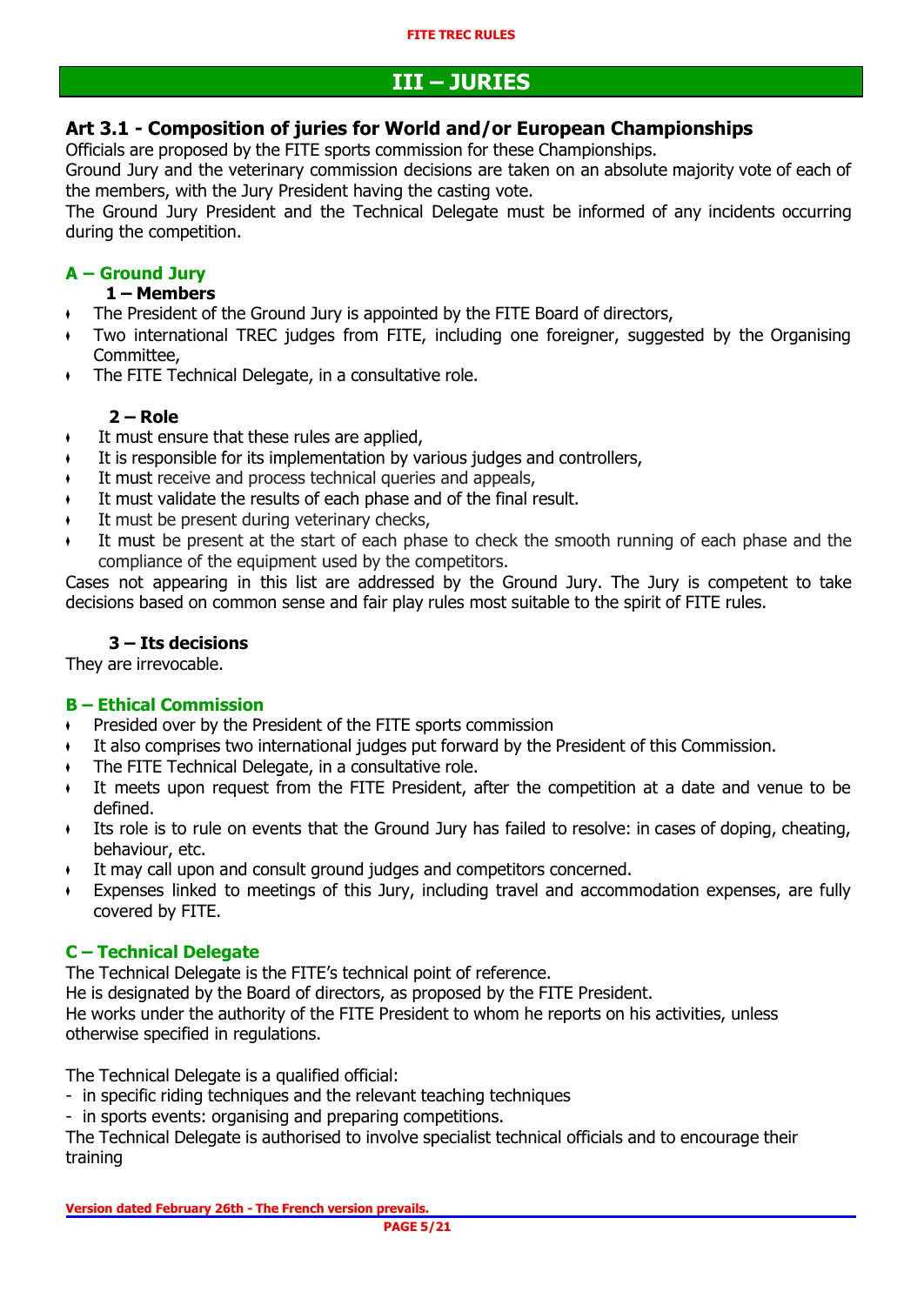He is backed up by an alternate Technical Delegate that is proposed for appointment to the FITE President and may replace the Technical Delegate if he is not available.

This decision, taken by the FITE President, is not the responsibility of the event organisers or the NETOs that they are part of.

The Technical Delegate may be assisted by specialist officers: event organisers, course designers, etc… and may encourage training for them:

- ♦ The Technical delegate must ensure that the event complies with the recommendations for organisers as published by FITE. The Technical Delegate must carry out a feasibility visit of the proposed site supported by the candidate NETO and their designated representative, before the Annual General Meeting is held to give definitive approval of the presented application.
- ♦ The FITE's statutory General Assembly is held every year in September conjointly with an international TREC competition, and the feasibility visit for the following year's proposed site must have been carried out before this meeting.
- ♦ The relevant Technical Delegate's report is sent to the FITE President at least one month before the date of the General Assembly.
- ♦ The Technical Delegate reports to the FITE President on any possible difficulties encountered in carrying out his inspection.
- ♦ He checks the organisation during the championship and reports it to Ground Jury President.

### **D – Judges**

Judges are appointed by the Organising Committee.

International judges and trainers must follow refresher courses and regularly officiate at events. The protocol can be consulted on the FITE website [www.fite-net.org](http://www.fite-net.org/)

If a competitor and / or a horse seem physically unable to continue a phase, the judges are entitled to stop the competitor by neutralizing the time and must inform the field jury as soon as possible.

#### **E – Timing officials**

Placed under the authority of the Ground Jury President, these officials are involved in several phases:

- $\arrow$  The Control of Paces phase,
- The PTV phase.

## **IV - COMPETITORS**

## **Art 4.1 – Nationality**

The National Federation may hire a rider in international competition if he has the same nationality as the said federation. Proof of nationality may be required. For riders with more than one nationality, they will be asked at the age of 18, to decide what their sports nationality will be and therefore which federation they wish to be affiliated to. For riders under the age of 18 and with more than one nationality, they can choose each year to which federation they wish to be affiliated to.

Riders not residing in their home country may not compete in international competitions under the flag of their country of residence.

This regulation is based on the general regulation FEI, Article 119- Sport Nationality Status of Athletes.

## **Art 4.2 – General entry conditions**

#### **A – World and/or European Open Championship**

According to the schedule defined by the FITE, each National Equestrian Tourism Organisation (NETO) sends the following to the organiser of the World or European Open Championship:

- **♦** Their intention to participate, at least 90 days before the championship.
- **♦** The list of team members at least 15 days before start of the championship: six riders, of which four will make up the national team, the two remaining riders only competing as individuals.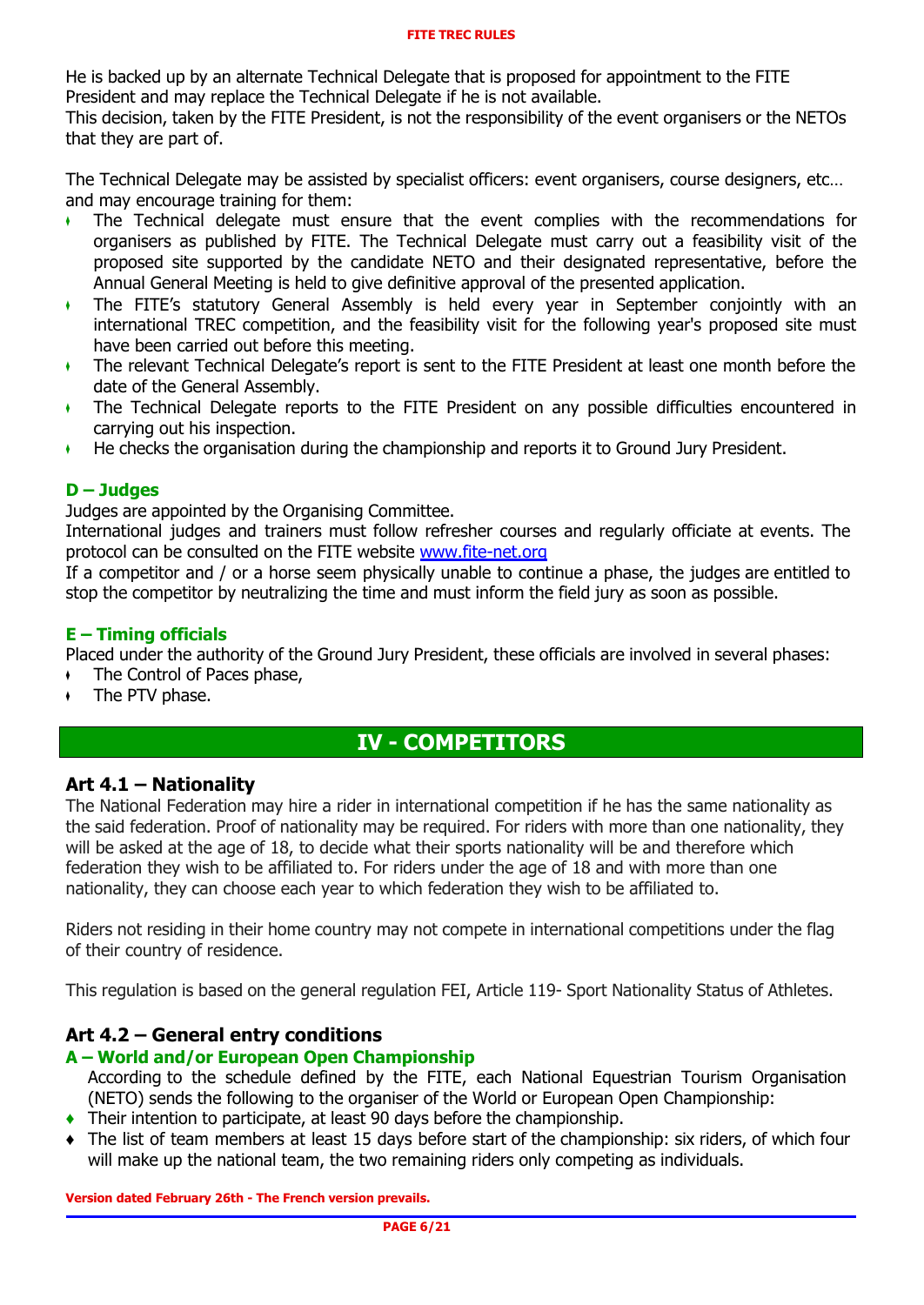- For seniors and Young riders : six riders of whom 4 will be part of the national team, the two additional riders are entered as individual only. The organiser NETO can enter six additional riders, competing in individual, giving a total of 12 riders that can be entered.

### **B – European Open Cup**

Any rider can participate in the TREC European Open Cup unless otherwise decided by the NETO. Participation is individual.

The competitors can ride several horses during the same sports season.

## **Art 4.3 – Specific conditions for Young Riders**

Riders participating in competitions must be aged at least 16 years old and at most 21 years old in the calendar year. However, any other rules in force in the host country are applied as a priority.

## **Art 4.4 – Specific conditions for Juniors**

Riders participating in competitions must be at least 14 years old and at most 18 years old in the calendar year. However, any other rules in force in the host country are applied as a priority. A Duo is a team composed of 2 competitors.

## **Art 4.5 – Outfit**

Correct riding and team outfit is required.

- For the vet checks, the person who presents the pony/horse must wear long trousers or jodhpurs and riding boots.

- For the POR, the outfit is free of choice.
- For the MA, PTV and the opening and closing ceremonies, riding boots or half chaps are obligatory.

The shoulders must be covered for:

- Opening and closing ceremonies
- Phases
- Vet checks.

The wearing of an approved safety helmet is compulsory for all competitors in all phases, all rounds and all competitions, whenever they are riding a horse, and throughout the whole competition.

Back protection "body protectors" must be worn by each competitor during the PTV phase.

If the competitor is wearing shoes with a heel smaller than 12mm, using closed and/or safety stirrups is mandatory.

The ground jury may not allow competitors to start if wearing inappropriate or ill-suited equipment.

The dressage whip is only permitted for Control of Paces phase.

The maximum length of the whip on the PTV is 75 cm.

## **Art 4.6 – Means of communication**

Any competitor who, for reasons of safety, wants to have a cell phone, GPS, radio, walkie-talkie, etc. in their possession, must declare it to judges before the start of the POR when entering the map reading room. The device will be sealed by stewards in a special pack that will then be given back to the competitor.

Any other means of communication and GPS are prohibited.

## **V – HORSES**

## **Art 5.1 – Requirements for the participation of horses**

Horses participating in the competitions must:

- **♦** be at least 6 years old
- have the appropriate identification document
	- FEI passport or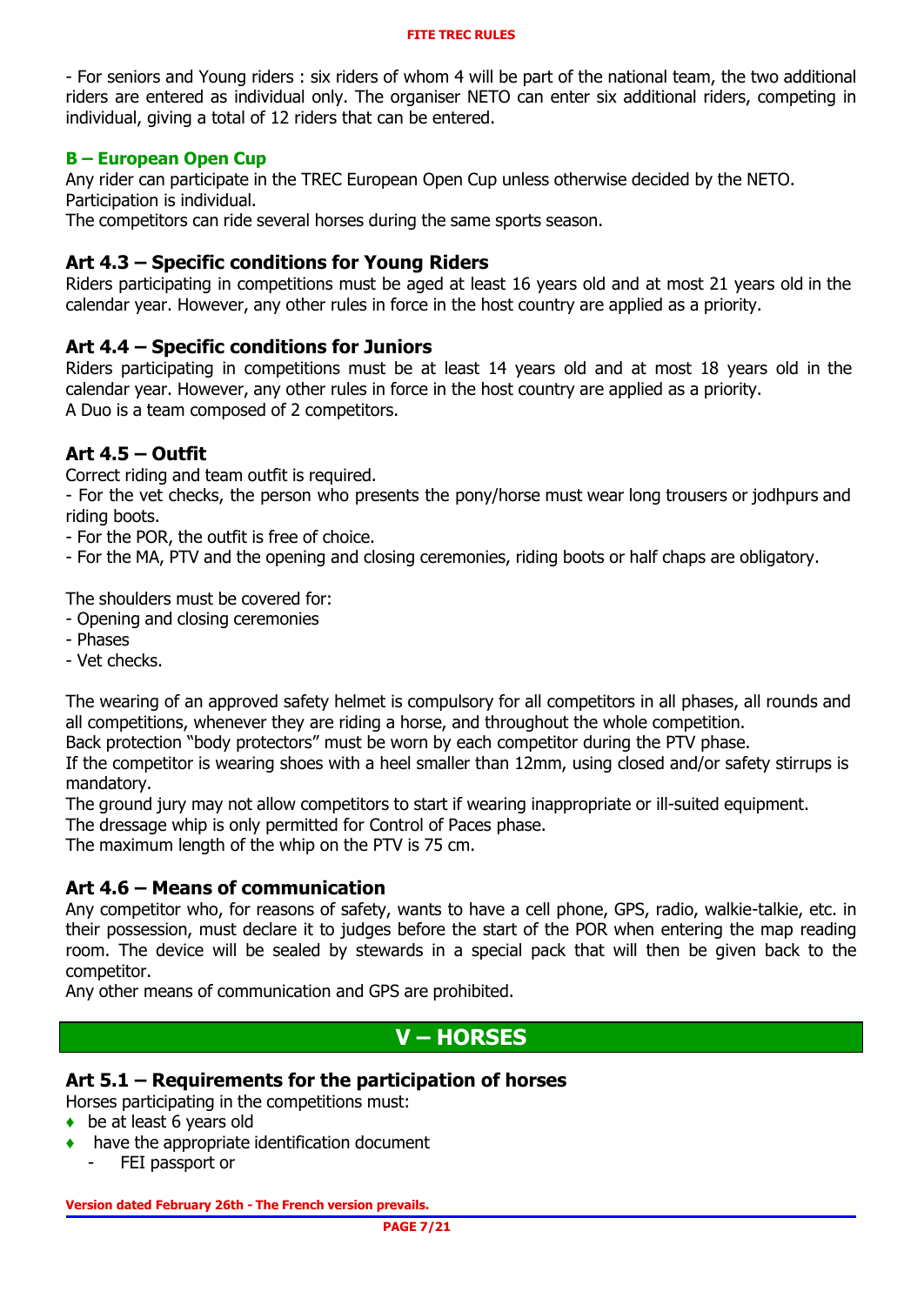- national passport with a graphical outline, and up-to-date vaccination details according to legislation in the organising countries.
- ♦ To avoid any difficulty in terms of compliance with health requirements as described above and/or other national obligations the Organising Committee must inform the FITE and all NETOs likely to participate in competitions in good time – publication of the pre-programme.

## **Art 5.2 – Vaccination procedure**

Are mandatory all regulatory vaccinations required by the competent services in each NETO. Vaccination against equine influenza is required to enter a competition.

So as to be considered vaccinated against equine flu, a horse must have been administered:

- a) An initial vaccination comprising 2 anti-flu injections between 21 and 92 days apart
- b) An annual booster, so that the gap between two injections does not exceed 12 months
- c) A vaccination no more than 6 months before the day of the competition.

A horse can compete from the time it received its first vaccination, i.e. after the second injection. No injection may be administered in the 7 days running up to the horse's arrival at the competition venue.

## **Art 5.3 – Tack and equipment**

The tack: bit, saddle and reins can be changed between the phases.

Bits may be freely chosen and hackamores are authorised. It is also authorised to ride in a head collar. Training aids: only running martingales are authorised during the competition.

The use of fly mask and UV protected mask is allowed when running the POR phase.

For the POR phase, competitors must have all the necessary equipment for a whole day's ride, part of which takes place at night:

- $\bullet$  head collar, lead rope,
- ♦ electric lamp and reflective device to be visible to the rear or a light with a white light in front and a red light at the back, or as appropriate any other compulsory device in the organising nation,
- ♦ for shod horses, a hoof boot or an emergency farriery kit
- ♦ identification for the rider and horse (photocopies as appropriate in countries where this is allowed)
- ♦ minimum first aid kit, injectable products prohibited. It must include, at least, the following elements:
	- ◆ Some sterile swabs,
	- $\cdot$  1 pair of round-ended scissors,
	- $\arrow$  1 elasticated bandage, around 10cm wide,
	- 1 disinfectant or antiseptic solution

At any point on the POR, the Ground Jury can check if the rider still has the minimum mandatory equipment

## **Art 5.4 – Shoeing**

Horses that are usually unshod may compete unshod.

At the preliminary veterinary inspection, it is noted whether the horse is shod or not. The stated condition of shoeing at this point is considered a minimum.

A horse losing a shoe during the POR must be fitted with the appropriate protective footwear (a new shoe or a hoof boot), before being authorised to start.

On the POR, horses are presented during controls and the veterinary inspections and / or equipment check-up with the horse shod as during the whole of this phase. Horses wearing hoof boots may compete in other phases shod or unshod.

## **VI – TECHNICAL STANDARDS**

## **Art 6.1 – Allocation of points per phase**

**Version dated February 26th - The French version prevails.**

**PAGE 8/21**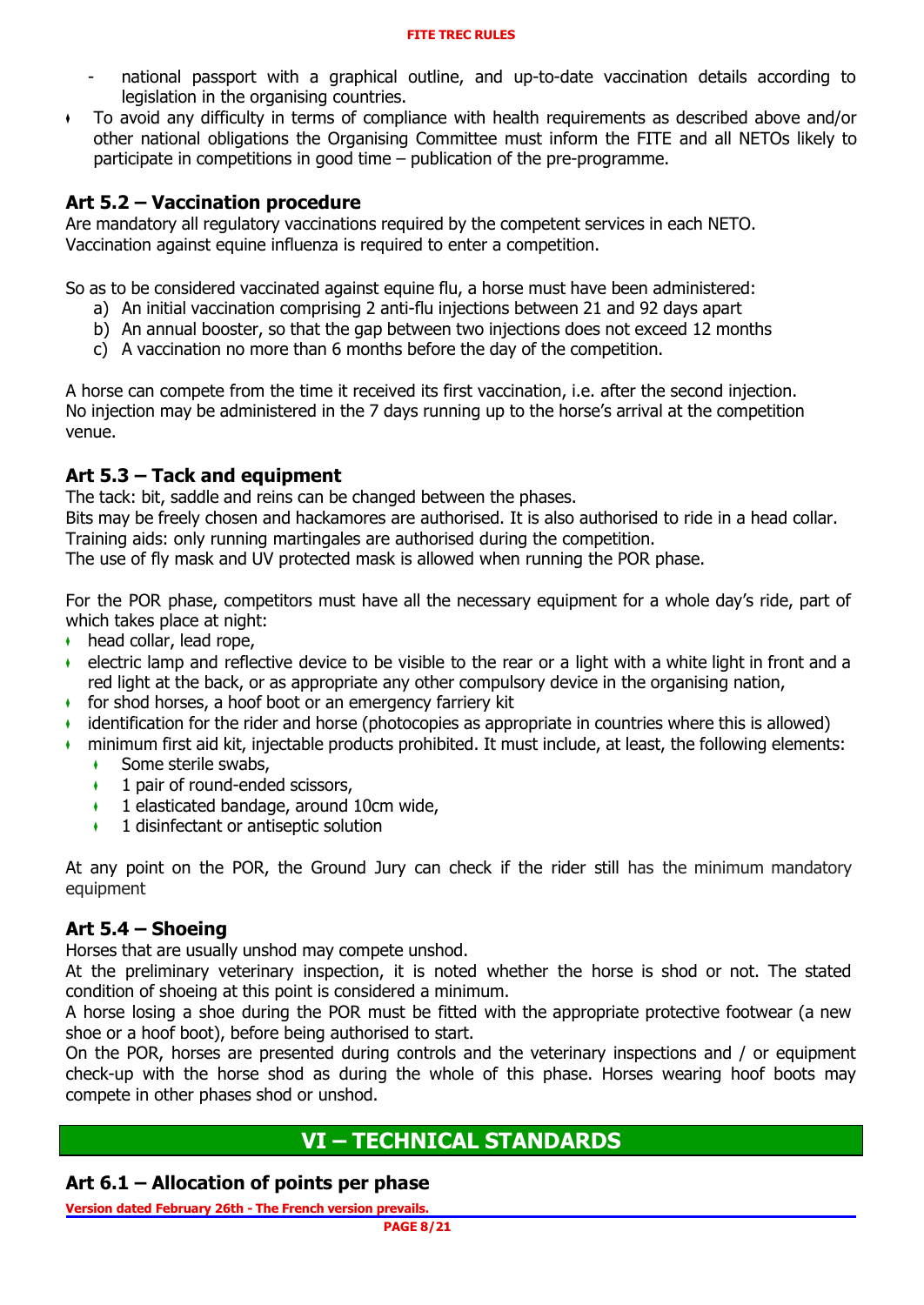## **A – Seniors et Young riders**

| POR phase                                         | 240 points |
|---------------------------------------------------|------------|
| MA phase                                          | 60 points  |
| PTV phase                                         | 160 points |
| Maximum total that can be obtained for all phases | 460 points |
|                                                   |            |

| $B -$ Juniors Duo                                 |            |  |
|---------------------------------------------------|------------|--|
| POR phase                                         | 240 points |  |
| MA phase $: 60$ pts $\times 2$                    | 120 points |  |
| PTV phase $: 140$ pts $\times 2$                  | 280 points |  |
| Maximum total that can be obtained for all phases | 640 points |  |

## **Art 6.2 – POR phase**

### **A - Speed**

#### **1 – Optimum speeds for each stage and average speeds for the POR**

| <b>SECTION</b> | <b>SPEEDS PER STAGE</b> | <b>AVERAGE SPEED</b> |
|----------------|-------------------------|----------------------|
| Seniors        | 6 to 12 km/h            | 8 to 9 km/h          |
| Young Riders   | 6 to 12 km/h            | 8 to 9 km/h          |
| Juniors        | 6 to 10 km/h            | $7$ to $9$ km/h      |

In mountain regions, involving major changes in altitude or steep slopes, the POR course designer may, with the Technical Delegate's agreement, have stages with speeds of under 6 km/h.

The optimum speeds are:

- $\bullet$  displayed on a notice board
- $\bullet$  told to riders by the steward at the start of the rest time between each stage
- $\bullet$  constant over the stage in question
- $\cdot$  chosen by the organisers between 6 and 12 km/h
- ♦ the organisers will be careful not to impose the same speed on two successive stages.

## **B - Distance**

## **1 – POR distance by day**

| <b>SECTION</b> | <b>POR DISTANCE BY DAY</b> |  |
|----------------|----------------------------|--|
| Seniors        | Between 35 and 45 kms      |  |
| Young Riders   | Between 25 and 35 kms      |  |
| <b>Juniors</b> | 20 kms maximum             |  |

## **C – Penalty points**

This phase is marked by deducting penalty points from an optimum total of 240 points allocated each time a competitor starts. The final result can be negative.

| <b>PENALTY POINTS</b>  | <b>NUMBER OF POINTS</b>                                                                                                                                                                                                                                                                                                                                                                                                                                                                                                                                                                                                                                                                                                         |
|------------------------|---------------------------------------------------------------------------------------------------------------------------------------------------------------------------------------------------------------------------------------------------------------------------------------------------------------------------------------------------------------------------------------------------------------------------------------------------------------------------------------------------------------------------------------------------------------------------------------------------------------------------------------------------------------------------------------------------------------------------------|
| <b>Time penalties</b>  | • 1 point per minute late or in advance of the optimum time: the time taken is rounded down to the nearest<br>minute.<br>• On stages with a freely chosen route stage: point to point, coordinates, etc the allocated time is<br>maximum. The time penalties only start once the allocated time has been exceeded.                                                                                                                                                                                                                                                                                                                                                                                                              |
| <b>Stage penalties</b> | • 10 points per piece of missing equipment, with a maximum of 30 points, in the case of listed equipment<br>being observed to be missing, unless the rider can justify its use.<br>• 30 points for arriving by a route other than that required.<br>• 30 points for arriving with a an opened map after a stage that was to be executed with a compass.<br>50 points for any missed check-point. The two successive stages on each side of the missed check-point<br>will be considered as one single stage to be executed at the determined speed set for the first of the two<br>stages.<br>• 30 points for not being checked through a route check-point.<br>• 30 points for being checked through an off-route check-point. |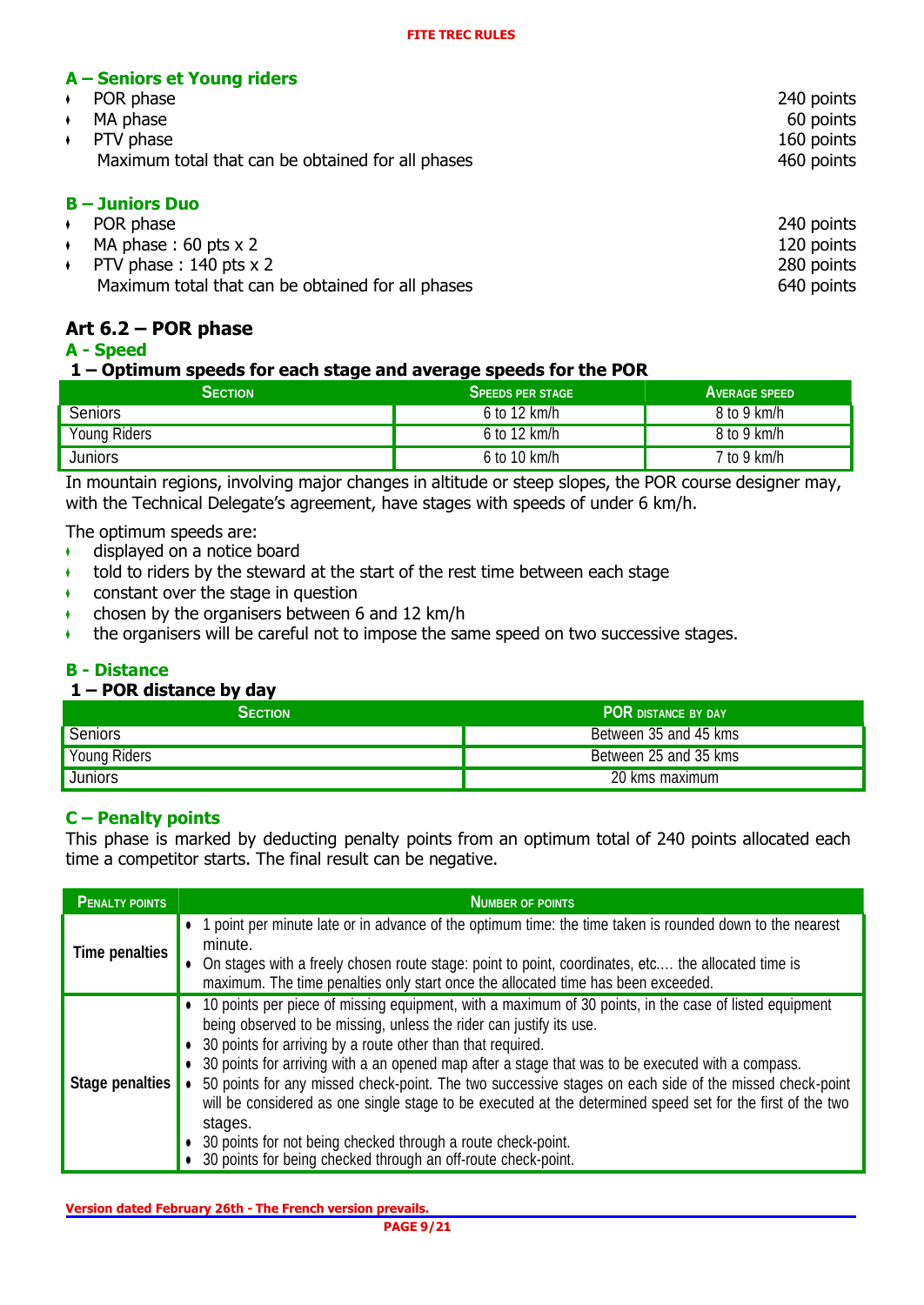|                                | • 30 points for any competitor who does not maintain his horse in forward movement within sight of a<br>check-point, while staying on the route towards the timed line.<br>• A change of gait is authorised.<br>• Any competitor who does not leave a check-point, including the start line check-point, at the allocated time<br>is penalised by one point for every full minute following his start time. For example, a rider who leaves a<br>check-point 4'59" after he should do will be penalised by 4 points.<br>The new start time is given on his record book along with the penalty marks. |
|--------------------------------|------------------------------------------------------------------------------------------------------------------------------------------------------------------------------------------------------------------------------------------------------------------------------------------------------------------------------------------------------------------------------------------------------------------------------------------------------------------------------------------------------------------------------------------------------------------------------------------------------|
| Horse losing a<br>shoe         | 10 points for a horse that arrives at a stage check-point having lost a shoe and not being replaced with a<br>hoof boot                                                                                                                                                                                                                                                                                                                                                                                                                                                                              |
| <b>Veterinary</b><br>penalties | • 5 points per 5 minutes imposed by the vet.                                                                                                                                                                                                                                                                                                                                                                                                                                                                                                                                                         |

For each stage, the score is calculated independently from the other stages. Because of this, received penalties in a stage are definitively incurred and cannot be won back on the other stages.

Any competitor who has arrived at a stage check-point cannot return to the stage already completed. In case of missing stage checks, the time penalty is calculated by adding up the distances of "x" number of stages under consideration. The calculation of the ideal time is based on the most recent known speed of the competitor.

## **Example of time penalties for stages:**

For an optimum calculated time of 55':

A competitor taking exactly 54'59'' will have a real time (rounded to the minute reading) of 54' and therefore 1 penalty point.

A competitor taking exactly 55' or 55'59'' will have a real time (rounded to the minute reading) of 55' and will therefore have no penalties.

A competitor taking exactly 56' or 56'59'' will have a real time (rounded to the minute reading) of 56' and therefore 1 penalty point.

### **Art 6.3 – Control of Paces phase**

#### **A – Marking table**

|                 | <b>Seniors and Young riders</b> |                  |                     | <b>Juniors</b>         |
|-----------------|---------------------------------|------------------|---------------------|------------------------|
| <b>MARK</b>     | <b>CANTER</b>                   | <b>WALK</b>      | <b>CANTER</b>       | <b>WALK</b>            |
|                 | time in seconds                 | time in seconds  | time in seconds     | time in seconds        |
| $\overline{30}$ | 33.8 or more                    | 67 and under     | $31,60$ or more     | 75,00 and under        |
| 29              | from 33.6 to 33.79              | from 67.01 to 68 | from 31,20 to 31,59 | 75,01 to 75,70<br>from |
| 28              | from 33.5 to 33.59              | from 68.01 to 69 | from 30,80 to 31,19 | from 75,71 to 76,40    |
| $\overline{27}$ | from 33.3 to 33.49              | from 69.01 to 70 | from 30,40 to 30,79 | from 76,41 to 77,10    |
| 26              | from 33.2 to 33.29              | from 70.01 to 71 | from 30,00 to 30,39 | from 77,11 to 77,80    |
| 25              | from 33 to 33.19                | from 71.01 to 72 | from 29,60 to 29,99 | from 77,81 to 78,50    |
| $\overline{24}$ | from 32.9 to 32.99              | from 72.01 to 73 | from 29,20 to 29,59 | from 78,51 to 79,20    |
| 23              | from 32.7 to 32.89              | from 73.01 to 74 | from 28,80 to 29,19 | from 79,21 to 79,90    |
| $\overline{22}$ | from 32.6 to 32.69              | from 74.01 to 75 | from 28,40 to 28,79 | from 79,91 to 80,60    |
| $\overline{21}$ | from 32.4 to 32.59              | from 75.01 to 76 | from 28,00 to 28,39 | from 80,61 to 81,30    |
| 20              | from 32.3 to 32.39              | from 76.01 to 77 | from 27,60 to 27,99 | from 81,31 to 82,00    |
| 19              | from 32.1 to 32.29              | from 77.01 to 78 | from 27,20 to 27,59 | from 82,01 to 82,70    |
| $\overline{18}$ | from 32 to 32.09                | from 78.01 to 79 | from 26,80 to 27,19 | from 82,71 to 83,40    |
| $\overline{17}$ | from 31.8 to 31.99              | from 79.01 to 80 | from 26,40 to 26,79 | from 83,41 to 84,10    |
| 16              | from 31.7 to 31.79              | from 80.01 to 81 | from 26,00 to 26,39 | from 84,11 to 84,80    |
| $\overline{15}$ | from 31.5 to 31.69              | from 81.01 to 82 | from 25,60 to 25,99 | from 84,81 to 85,50    |
| 14              | from 31.4 to 31.49              | from 82.01 to 83 | from 25,20 to 25,59 | from 85,51 to 86,20    |
| 13              | from 31.2 to 31.39              | from 83.01 to 84 | from 24,80 to 25,19 | from 86,21 to 86,90    |
| $\overline{12}$ | from 31.1 to 31.19              | from 84.01 to 85 | from 24,40 to 24,79 | from 86,91 to 87,60    |
| $\overline{11}$ | from 30.9 to 31.09              | from 85.01 to 86 | from 24,00 to 24,39 | from 87,61 to 88,30    |
| 10              | from 30.8 to 30.89              | from 86.01 to 87 | from 23,60 to 23,99 | from 88,31 to 89,00    |

**Version dated February 26th - The French version prevails.**

**PAGE 10/21**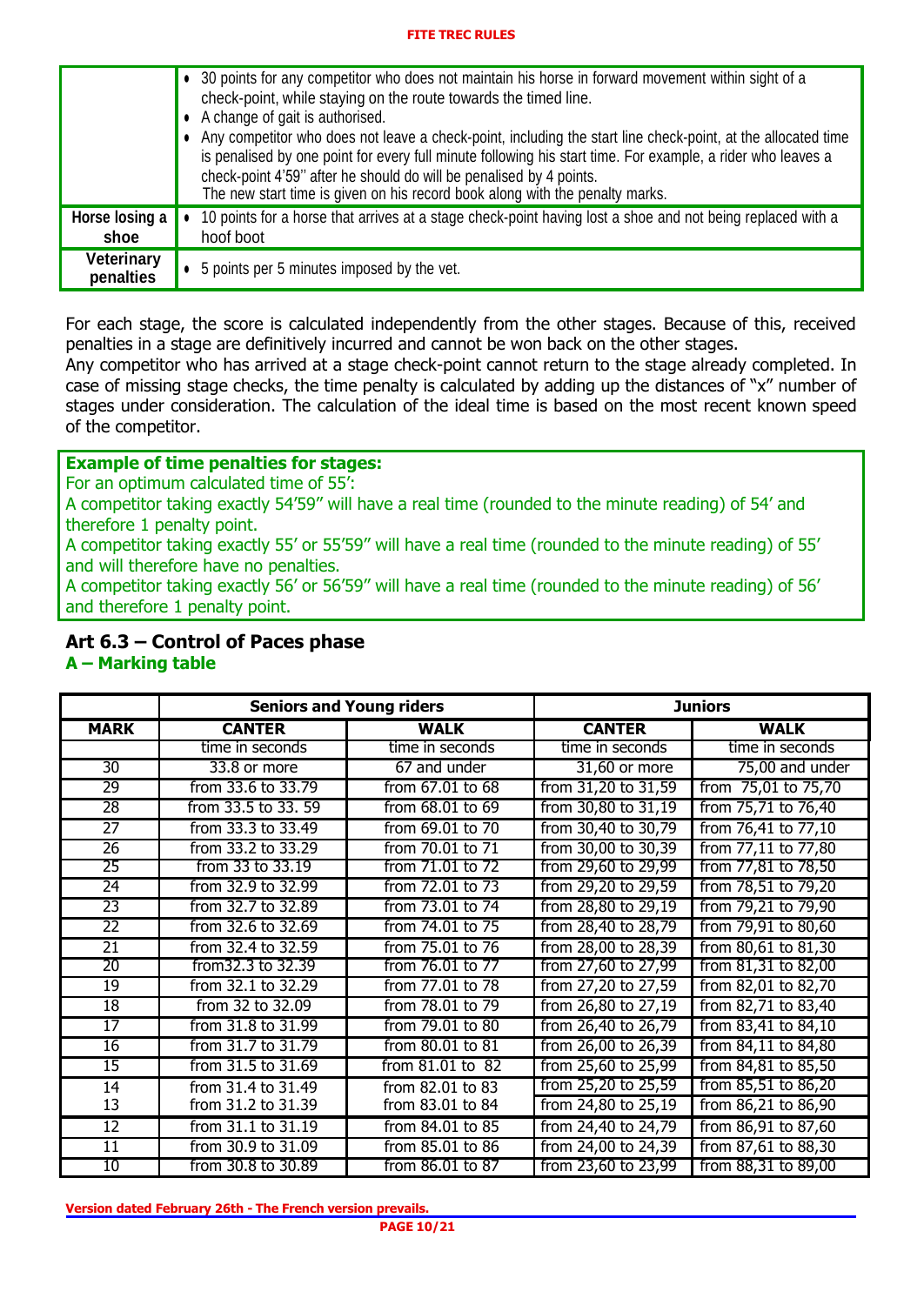| q             | from 30.6 to 30.79 | from 87.01 to 88 | from 23,20 to 23,59 | from 89,01 to 89,70     |
|---------------|--------------------|------------------|---------------------|-------------------------|
| 8             | from 30.5 to 30.59 | from 88.01 to 89 | from 22,80 to 23,19 | from 89,71 to 90,40     |
|               | from 30.3 to 30.49 | from 89.01 to 90 | from 22,40 to 22,79 | from 90,41 to 91,10     |
| 6             | from 30.2 to 30.29 | from 90.01 to 91 | from 22,00 to 22,39 | from $91,11$ to $91,80$ |
| 5.            | from 30 to 30.19   | from 91.01 to 92 | from 21,60 to 21,99 | from 91,81 to 92,50     |
| 4             | from 29.3 to 29.99 | from 92.01 to 93 | from 21,20 to 21,59 | from 92,51 to 93,20     |
| 3             | from 28.5 to 29.29 | from 93.01 to 94 | from 20,80 to 21,19 | from 93,21 to 93,90     |
| $\mathcal{L}$ | from 27.8 to 28.49 | from 94.01 to 95 | from 20,40 to 20,79 | from 93,91 to 94,60     |
|               | from 27 to 27.79   | from 95.01 to 96 | 20                  | 96,3                    |
| $\Omega$      | 26.9 and under     | 96.01 and over   | - than 20           | $+$ than 97             |

## **B – Marking:**

- ♦ Control of Paces is judged anonymously. A minimum of 5 judges are posted along the corridor, plus 2 others, one at the start and one at the finish point.
- ♦ Judging must be made by each judge for the whole corridor. A fault in the same zone (A, B or C) of the same nature, break or corridor, must be noted by 2 judges to be taken into account.



 $\bullet$  The quality of the canter is not taken into account. The walk is a 4 steps pace, and any diagonalisation will be penalised.

In both phases' tests, competitor's score will be 0 if he:

- $\arrow$  does not remain at the required gait,
- comes out of the obstacle corridor, even if it is only a single hoof,
- demonstrates inharmonious canter.

The obstacle corridor in this case is determined by the inside edge of the markings.

The test must be timed both electronically and manually.

## **Art 6.4 – PTV phase**

#### **A - General**

The course counts 16 obstacles, either natural or man-made, that could be encountered when actually on a trail ride and appearing on the list of PTV obstacles:

- 16 obstacles for Seniors and Young riders,
- 14 obstacles for Juniors,

Each obstacle can appear only once in the PTV marked route.

Their dimensions vary according to the section level and are detailed in the technical data sheets for each of them.

Maximum height for jump obstacles:

- Seniors: 1.10m
- Young riders: 0.90m
- Juniors: 0.70m

Between the obstacles, riders may choose their gait. These are either freely chosen or imposed by the Ground Jury at certain other points in the course.

For reasons of safety, the Ground Jury may be involved from time to time considering weather conditions or any other reason.

In the event of a fall, a judge may momentarily stop a rider or a horse that he considers to be unfit to continue the course, stopping the clock until the President of the Ground Jury has taken a decision.

#### **B – The course**

The marked route must be displayed from the very first day of the event and must mention:

- the "Start and Finish" gates
- compulsory passage points ("POs") are forbidden
- the distance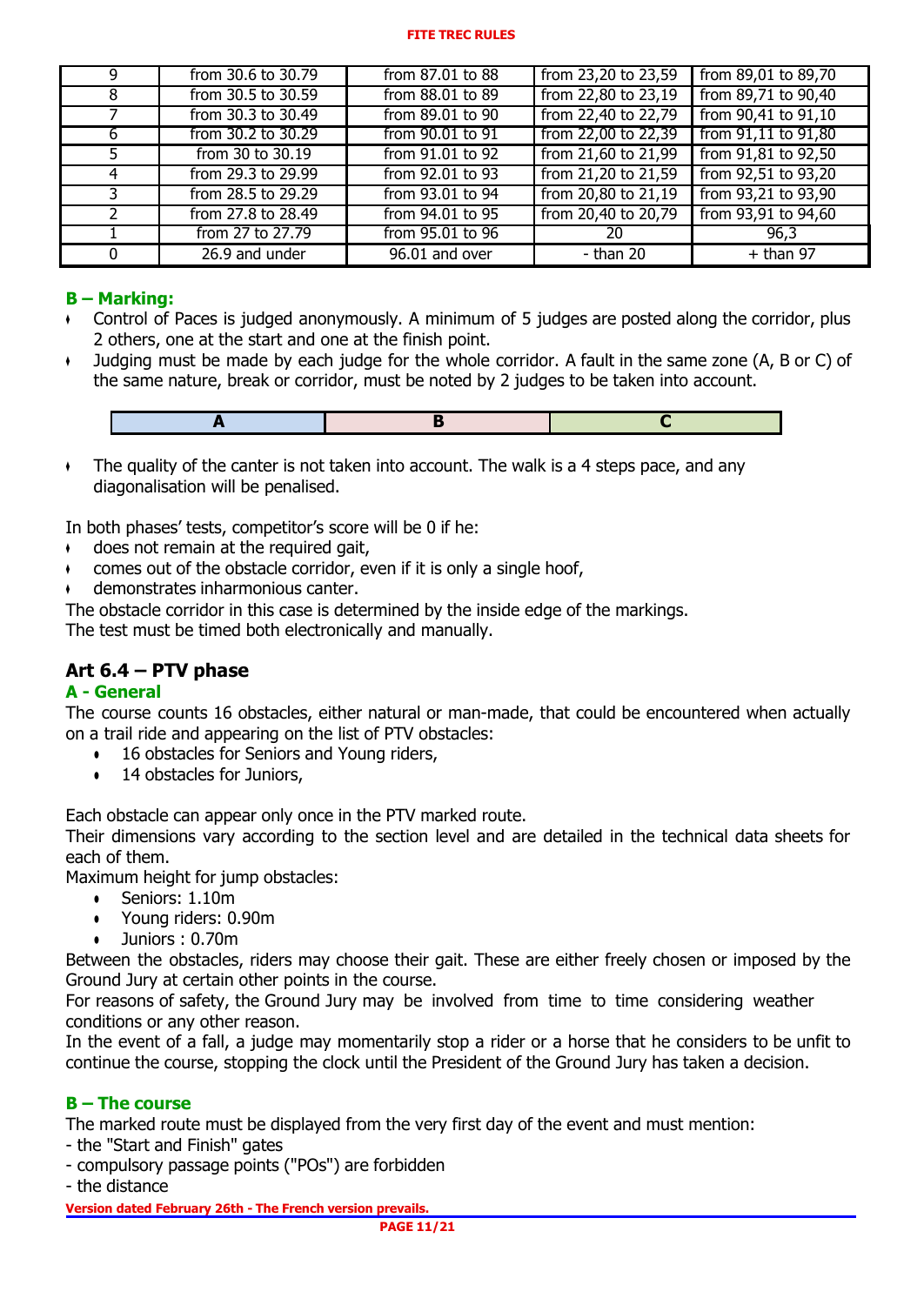- the maximum given time
- the obstacles: name and number,
- the approach method: in-hand or ridden,
- the gait: walk, trot, canter or free.

#### **C – Description of the obstacles**

A certain amount of information is given concerning the shapes, dimensions, materials for these obstacles.

It is important to remember that this information is given for when we actually have to make the obstacle from scratch. In all cases it is recommended that natural obstacles are used wherever possible, whatever sizes and dimensions are used, as long as they represent a true obstacle without creating an objectively dangerous situation.

#### **D – List of obstacles**

The obstacles must be chosen from this list. TREC Technical Data Sheets may be consulted on the FITE website [http://www.fite-net.org.](http://www.fite-net.org/)

- 1. Low branches
- 2. Bank
- 3. Driving with one hand, figure of eight
- 4. In-hand corridor
- 5. Ridden corridor
- 6. In-hand drop
- 7. Ridden drop
- 8. In-hand step-up
- 9. Ridden step-up
- 10. Dip
- 11. In-hand staircase down
- 12. Ridden staircase down

**Groups of difficulties :**

- 13. In-hand staircase up
- 14. Ridden staircase up
- 15. In-hand ditch
- 16. Ridden ditch
- 17. Water crossing
- 18. Hedge
- 19. Immobility
- 20. Immobility ridden
- 21. In-hand S-bend test
- 22. Ridden S-bend test
- 23. Mounting
- 24. Path crossing
- 25. In-hand footbridge
- 26. Ridden footbridge
- 27. Leading up an incline
- 28. Riding up an incline
- 29. Leading down an incline
- 30. Riding down an incline
- 31. Gate
- 32. Ridden rein-back
- 33. In-hand rein-back
- 34. Slalom
- 35. Tree trunk in ridden
- 36. Tree trunk in-hand

|  | <b>GROUPS</b>             | <b>DIFFICULTIES</b>                    |
|--|---------------------------|----------------------------------------|
|  | Group 1 : choice of gaits | Low branches                           |
|  |                           | Driving with one hand, figure of eight |
|  |                           | Ridden corridor                        |
|  |                           | Slalom                                 |
|  | Group 2: jumping          | Ridden drop                            |
|  |                           | Ridden step-up                         |
|  |                           | Ridden ditch                           |
|  |                           | Hedge                                  |
|  |                           | Path crossing                          |
|  |                           | Tree trunk in ridden                   |

**Version dated February 26th - The French version prevails. PAGE 12/21**

Group 3 : precision

Ridden staircase down Ridden staircase up Water crossing Immobility ridden Ridden S-bend test Ridden footbridge Ridden rein-back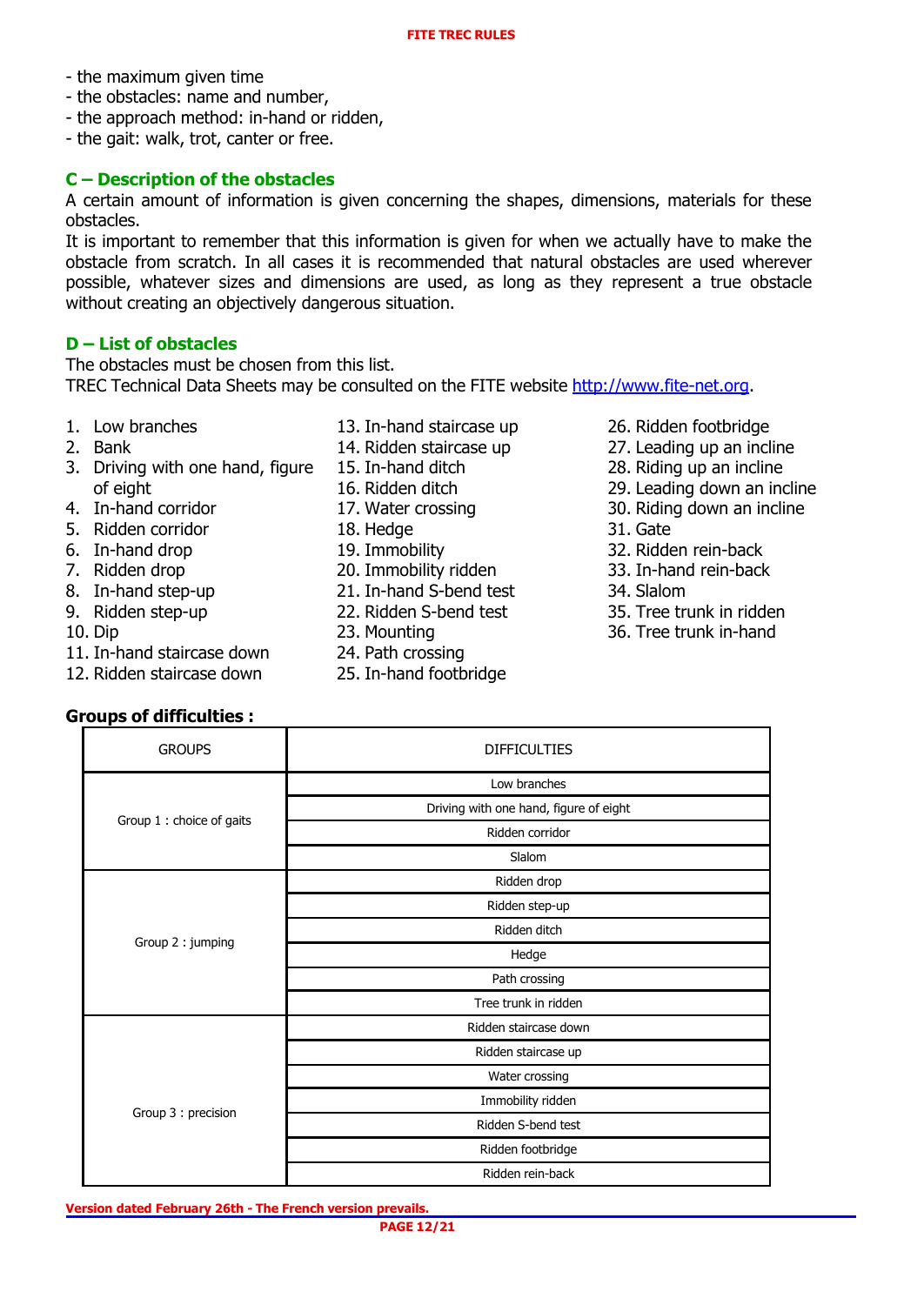|                   | In-hand rein-back       |
|-------------------|-------------------------|
|                   | Gate                    |
|                   | Bank                    |
|                   | Dip                     |
| Group 4 : slope   | Riding up an incline    |
|                   | Riding down an incline  |
|                   | In-hand corridor        |
|                   | In-hand drop            |
|                   | In-hand step-up         |
|                   | In-hand staircase down  |
|                   | In-hand staircase up    |
|                   | In-hand ditch           |
| Group 5 : in-hand | In-hand immobility      |
|                   | In-hand S-bend test     |
|                   | Mounting                |
|                   | In-hand footbridgne     |
|                   | Leading up an incline   |
|                   | Leading down an incline |
|                   | Tree trunk in-hand      |

#### **E - Distances and speeds**

A marked route is followed of approximately 1000 m minimum to be ridden in a set time at a speed of 12 km/h or lower, determined by the course designer for this event.

The PTV course designer can add an increase of 15 seconds per all difficulty of the group 3 and 5.

## **F – Marking**

During the World and/or European Championship, according to the PTV design, a pair of two judges can judge two obstacles with the agreement of the Technical Delegate.

Each of the obstacles is marked out of 10 according to the marking scheme and the guidelines that the judges have: this gives a maximum total of 160 points for all of the obstacles for Seniors and Young riders, 140 points for Juniors.

For a path crossing, a refusal or disobedience on the second part of the combination means that the competitor must reattempt all of the combination's elements.

Three refusals at an obstacle lead to 0 points for this obstacle, but the competitor is not eliminated from the phase.

Break in forward movement, change of gait:

This is not applied on the approach to the obstacle, only once the horse has put a foot in the obstacle penalty zone. It ceases to be applicable when the horse's last foot leaves the obstacle penalty zone. It cannot be applied for obstacles in which jumping from a standstill is authorised.

#### **G - Time**

The maximum is determined by the PTV course designer and validated by the Technical Delegate following tests carried out before the phase.

Penalty points for exceeding the time will be deduced from the total PTV points according to the following rule:

- 1 point per tranche of 4 seconds
- Under no circumstances will the time penalties exceed 30 points.
- Under no circumstances will the timer be stopped without a Ground Jury decision.

**Example:** If the optimum time is 8 minutes: A competitor completing the course in 8' 00" will not be penalised.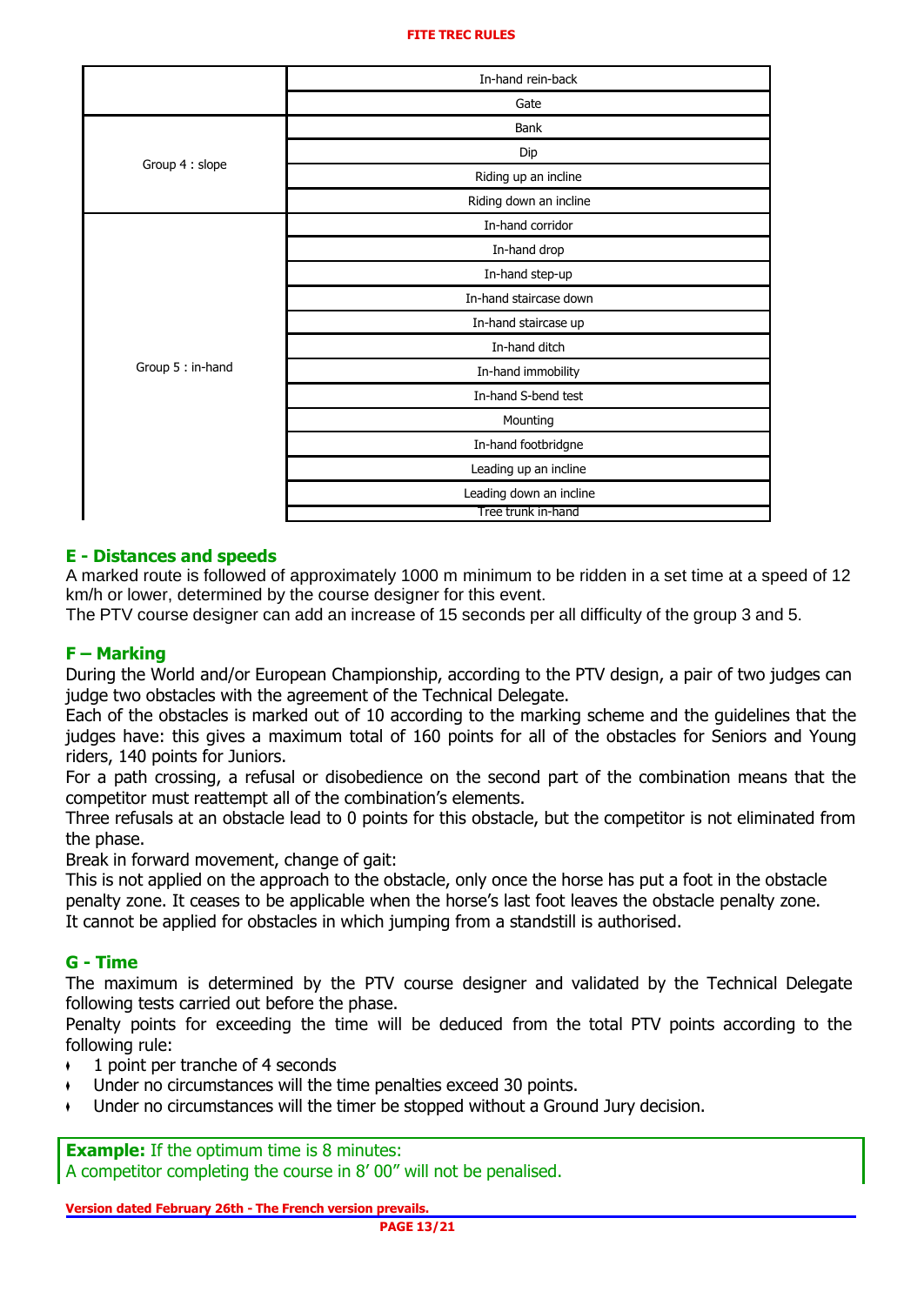A competitor completing the course in 8' 01"- 8' 04" will receive a 1-point penalty. A competitor completing the course in 8' 05"- 8' 08" will receive a 2-point penalty, etc…

### **H – Not negotiating an obstacle**

A competitor who does not want to pass an obstacle must:

- $\cdot$  Stop
- Approach the obstacle judge
- Indicate his/her intention not to attempt the obstacle.

If it is not the case, it will be penalized with the note 0 on the PTV.

## **I – Rescue services**

The organizer shall define a rescue plan for the event, according to:

- ♦ Considerations specific to the event, and more particularly, the time required for public rescue services to intervene.
- The maximum number of people (spectators and competitors) that can be at the event at any one time
- $\cdot$  Recommendations and statutory regulations of the home NETO.

## **VII – EVENT DETAILS**

## **Art 7.1 – Times**

The competitions take place over at least 2 days.

The order of phases is defined by the Organising Committee and validated by the Technical Delegate. The times for the three phases are communicated at latest on the evening before the first phase. The starting order will be the same for the POR, the PTV and the Control of Paces.

## **Art 7.2 – Starting order draw**

For the World or European championships, the starting order draw for teams is carried out during the Board of directors meeting or the FITE general assembly meeting preceding the championship.

Should one of the NETOs not show up or withdraw, the starting orders are shifted by one number: e.g. No. 5 does not show up, No. 6 takes No. 5's starting slot and so on...

In the instance of new NETOs entering during the course of the year, these will start at the end, following those nations already drawn.

## **Art 7.3 – Starting order**

Each chef d'equipe decides on the order in which his riders will compete.

The last possibility for modifying this is during the chefs d'équipe meeting on the night before the start of the event.

Individual riders must compete after the last team member of the last team. The order in which individual competitors start is such that no two competitors from any one NETO start in succession (as far as possible).

## **Art 7.4 – Allocation of number vests**

The starting order will follow the numbering of these number vests.

All competitors will wear number vests, numbered according to the drawn order. The numbers will be attached so as to be visible on the rider's chest and back as well as on the headpiece of the horse's bridle.

## **Art 7.5 – Equipment inspection**

A check may possibly be organised during the phase. It involves verifying that competitors have farriery equipment, first aid kit and safety equipment as appropriate.

## **Art 7.6 - POR**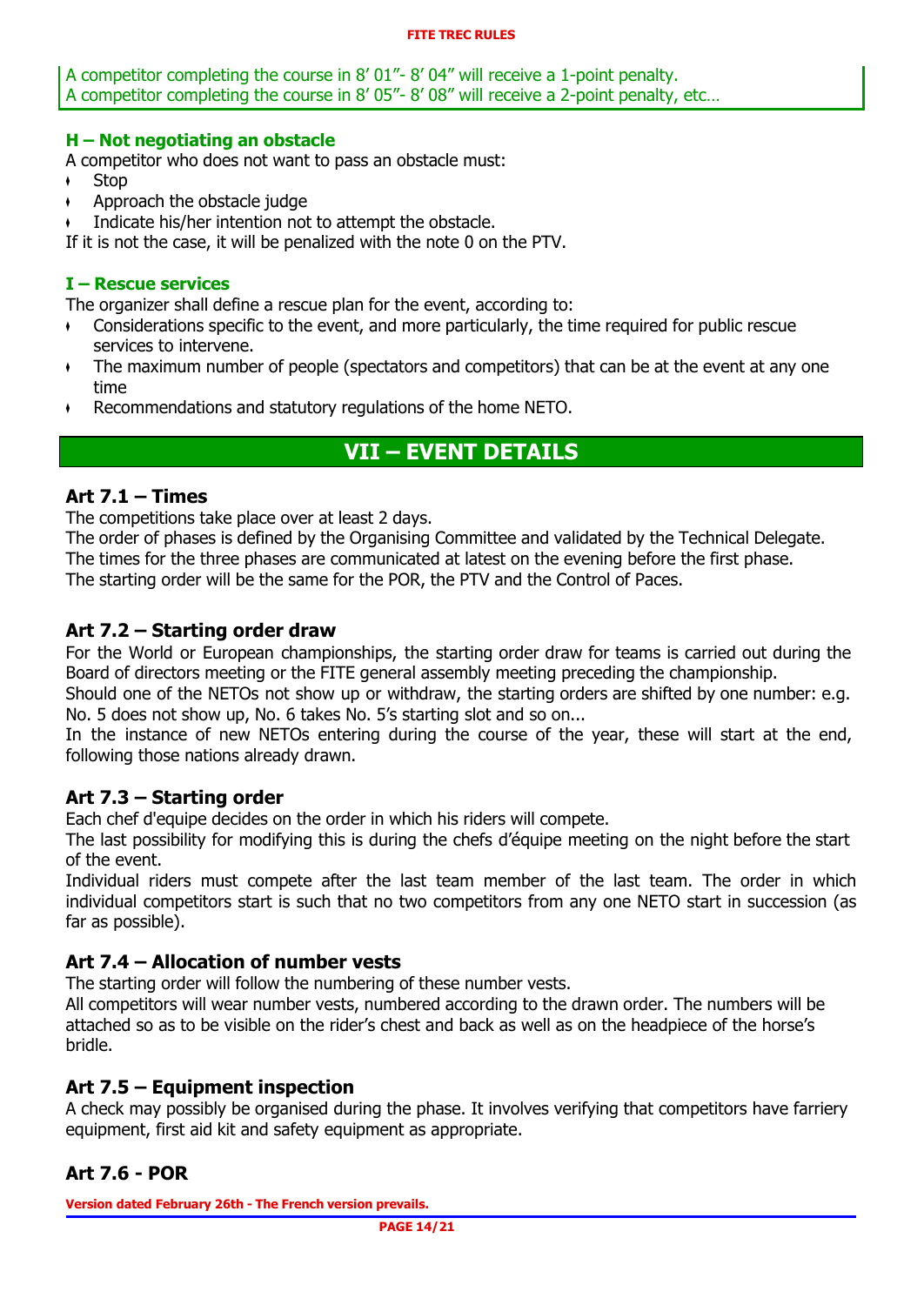The principle of the POR is to follow the set route of a given ride at predetermined speeds.

The POR can be organised over one or two routes, within a period of less than 24 hours.

The starting time of the first competitor or the first Duo cannot be before sunrise.

The ideal time for the POR must be calculated so that the last competitor to start can get back before nightfall.

A record book will be given to each competitor. It must be presented at each check-point.

The competitor must check the accuracy of the information therein, which is used to compile the results of that phase. In the case of a loss of the record book, the competitor is awarded the points of the lowest result of the POR minus 50 points.

Over the course, only the maps provided by the organiser may be in the competitors' possession. During the preliminary veterinary inspection or equipment check-up, the horses are presented shod as during the whole of this phase.

Any assistance to competitors, unless there is a danger, is prohibited.

Verbal communication between competitors on the POR course is not considered to be assistance in finding the route.

This route must include navigational difficulties causing orienteering problems and requiring choices in terms of using the terrain.

Only the right arrivals are materialized by flags. In case of different arrivals, depending on the categories to competitor is in, they will be distinguished by different shapes and/or signs. POR check-points are removed by the course designer after, as appropriate, consultation with the Technical Delegate and the formal agreement of the Ground Jury President in the case of certain competitors being very late.

## **A - Speeds**

The speeds for each POR stage are compulsory.

Each competitor's score is calculated on the basis of the difference between the time it takes them to cover the course, measured at check-points that are not known about in advance, and an optimum time calculated according to the set speeds and the distance to be covered.

The distances measured on the map by the Ground Jury are the only ones to be taken into consideration.

#### **B - Route**

The route is communicated to competitors on a 1/25,000 scale on standardized maps.

The organizer must provide blank, pre-drawn or partially pre-drawn maps so that competitors may write down the route.

Certain stages can involve a route to be followed with a compass or simply using the map co-ordinates of a meeting point, which does not necessarily have to be a check-point.

Competitors will be isolated for twenty minutes prior to the start in order to mark down their route. They must be given maps of the required scale.

## **C – Start-line**

This is known by competitors and located at the exit of the map reading room. It is marked out with a red and white flag.

The speed of the first stage is displayed on a board in the map reading room.

#### **D – Stage check-point**

The competitors do not know the number and position of the check points. The time taken for each stage of the ride is measured from when the leading foreleg of the horse crosses the finish line which is validated by flags.

In the case of several routes and multiple finish lines at a check-point, each of the finish lines must be marked with flags. In this case, it is recommended to double-up these flags – which must be seen at all times by the stewards, but hidden from the riders – at a distance from the finish line of no more than 100 metres.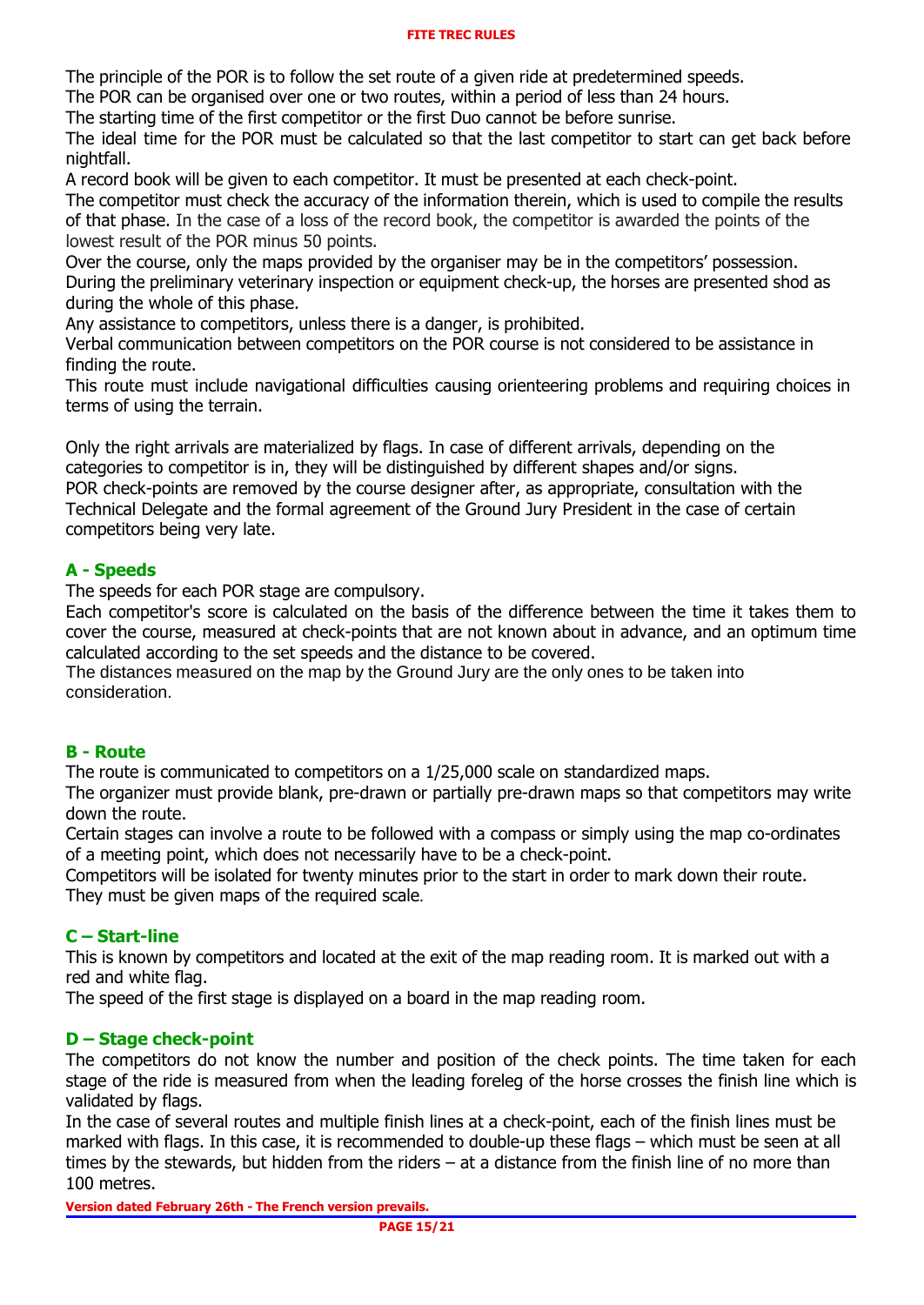When within sight of a check-point, competitors must go directly to it, not deviating from the marked route and without stopping.

Stewards are not authorised to question a competitor who is at a distance greater than that of the pre-marker flags.

### **E – Stage check-point halt**

A halt of between 5 and 10 minutes must be imposed by the organisers at each check-point. This halt may be increased to 15 minutes should it include a veterinary inspection.

Stewards must check the shoes on the competitors' horses when they arrive at the check-point.

At these check-points, stewards must start competitors according to the interval set when leaving the map room.

The stewards have the power to change the halt time according to the circumstances, especially to avoid competitors meeting on the route. The time for which competitors halt is neutral and not taken into account of in calculating scores.

#### **F – Route check-point**

The course designer may also place some route check-points (or tickets).

The fact that competitors have passed these route check-points must be validated by the check-point controller, and must involve one of the following:

- marking the route log book,
- **♦** giving the rider a ticket,
- **♦** using orienteering course type markers,
- or any other way that all competitors will have been informed about before starting the phase,
- the judge notes the competitor's time of passage on the record book and on his controller sheet.

It is strongly advised to use route-checks (tickets) when different competitors have different routes (e.g. odd numbers or even numbers) on part of a stage between two normal check-points.

Competitors are not intended to stop at route check-points, unless it is to validate their passage. Nor is it intended to restore an interval between competitors.

#### **G – Finish-line check-point**

Competitors are not aware of its position. It can be located at any place along the route. Route log books are handed over definitively to the stewards who inform competitors of the place and time of the vet's inspection that they must attend.

#### **H – End of route check-point**

Competitors are aware of this check-point's position. In principle, it is at the entrance to the stables or horse quarters.

If the competitor has not gone through the finish-line check-point, the time that they pass through the end of route check-point will allow us to calculate penalty points that will be added to the penalties for missing the finish-line check-point.

#### **I – Veterinary inspection**

- ♦ The first inspection will take place before the start of the event, preferably the day before.
- ♦ It shall in no instance be organised between the competitor marking down the route on the map and the start of the competitor on the POR.
- ♦ At the start, at certain checkpoints and at the finish line, the vet checks the condition of the horses. He can decide if a horse needs to be held temporarily or definitively stopped and his decision is final. There can be a veterinary inspection on the course, in which case it takes place 15 minutes after the arrival of the competitor at the checkpoint.

After the POR, the vet's inspection takes place around 30 minutes after the return of the competitor to the finish-line check-point. The competitor can be accompanied by at most one groom.

♦ The competitor who misses the finish-line check-point must in 30 minutes present his horse at the veterinary inspection after passing the end of route check-point.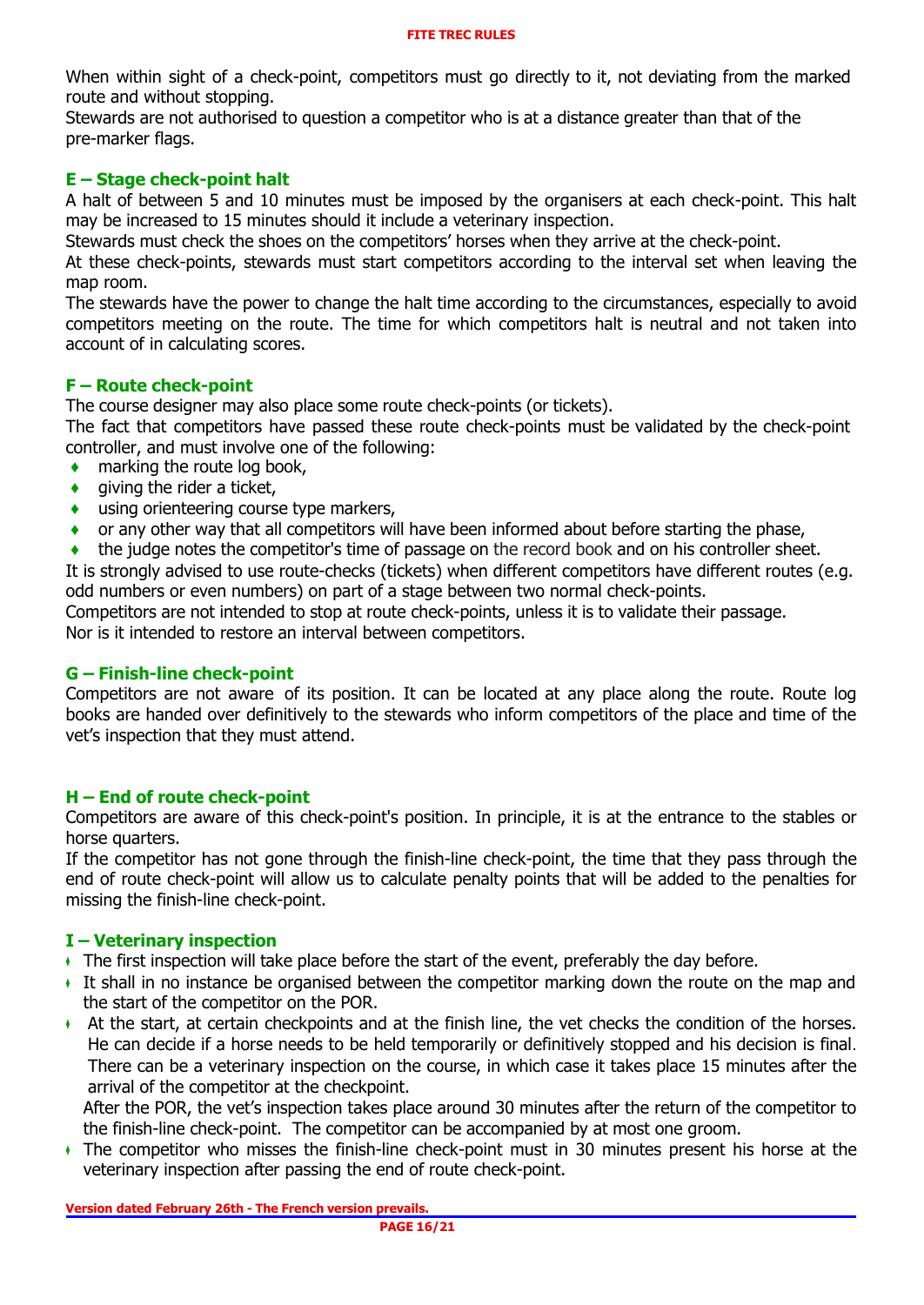- ♦ The final inspection will take place before the Control of Paces phase with the horse shod in preparation for the following phases.
- ♦ The Ground Jury and/or the Veterinary Commission can carry out veterinary inspections at any point and at any time during the three phases of the event.

### **Heart rate monitoring procedure:**

- ♦ The heart rate will be monitored before the other tests: the horse is presented to the vet 15 minutes after arriving at the inspection box.
- ♦ Its heart rate must be 64 beats per minute or under.
- ♦ Should the heart rate be over 64 beats/minute, the horse will be held; it may then be represented every 5 minutes, a maximum of 3 more times.
- ♦ If 30 minutes after the arrival, the heart rate is still over 64 beats/minute, the horse is eliminated from the phase.

#### **Lameness examination procedure:**

- This is carried out by trotting the horse in a straight line over a maximum distance of 20 metres, with its head free.
- Any horse with a distinct gait irregularity on each stride will be eliminated from the event.

#### **Examination procedure concerning the horse's condition and metabolism:**

This is left entirely up to the vet's judgement.

## **Art 7.7 – Control of Paces**

This phase is intended to show that an outdoor rider can make his horse go calmly in canter and quickly in walk along a given path.

The first test is carried out at canter and the return is carried out at walk.

Horses go through the start line and the finish line at the requested gait.

The phase comprises two tests:

- ♦ Going in a slow canter along a 150 metre-long corridor marked on the ground, on reasonably level ground, 2 to 2.20 metres wide.
- ♦ Then going as quickly as possible at walk along a 150 metres corridor that is identical to the first one, or in the same corridor.

## **Art 7.8 - PTV**

This phase is intended to highlight the high degree of training required for a trail riding horse, confidence, courage, handiness, balance, sure-footedness, as well as the correctness and appropriateness of the rider's aids and his experience in dealing with various natural obstacles. It is the rider-horse combination that is tested.

The course is a logical succession of obstacles.

#### **A – Walking the course**

The course is walked by competitors without the horse.

The time that the course is open and closed for course walking is set by the Jury and displayed. The first competitor must start at least half an hour after the closing of the course for walking.

#### **B – Start line and finish line**

The start and finish lines must be marked with flags, as must the course obstacles. Horse and rider must pass between these flags.

#### **C - Course**

The obstacles are numbered from 1 to 16. Flags, red on the right, white on the left and a number placed on the red flag pole.

Horse and rider must both pass between the flags which form an integral part of the obstacle in addition to its other features (height, width, length, etc.).

They must be tackled by competitors in numerical order.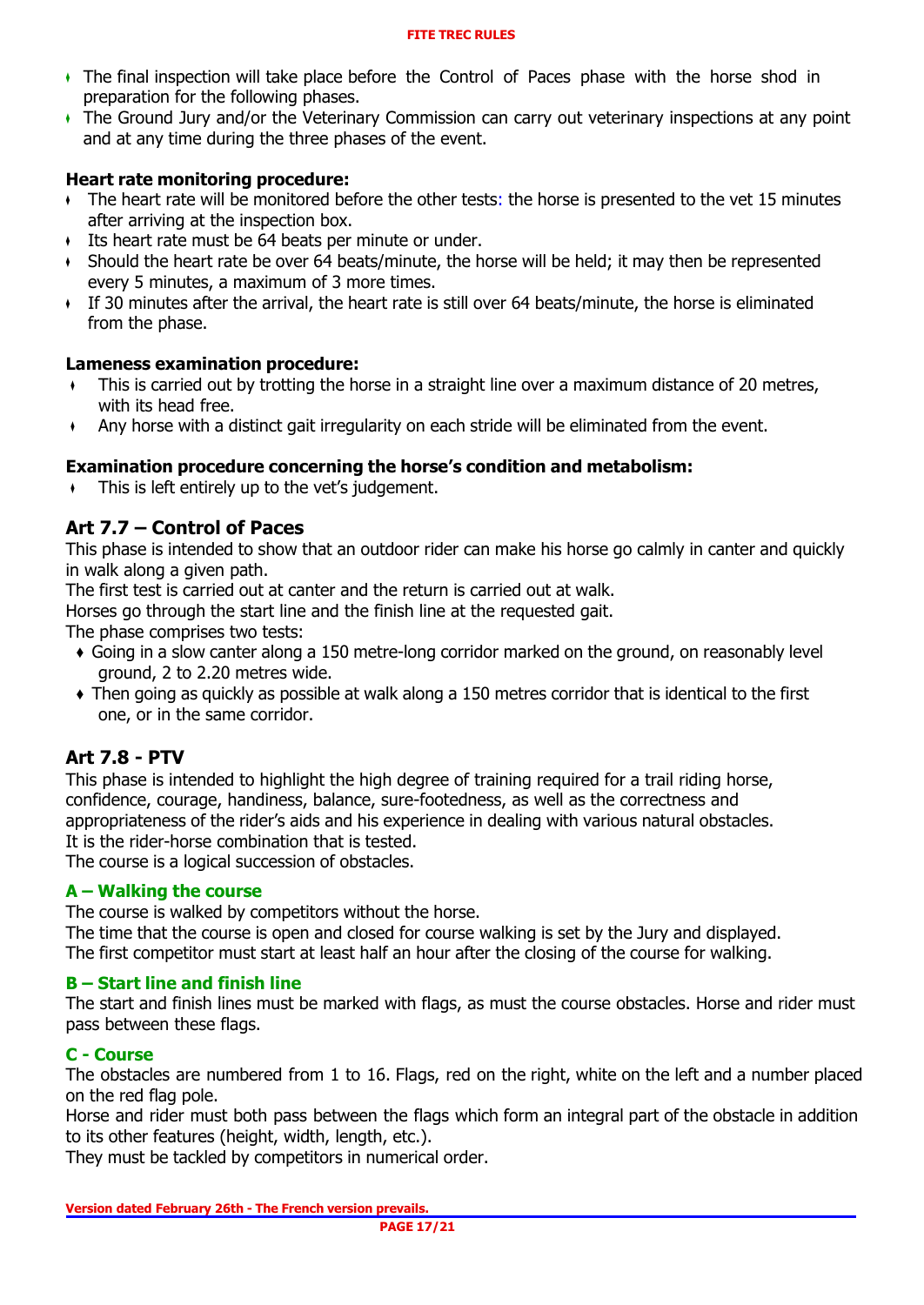### **D – Gaits**

The rider is free to choose his gait between the obstacles.

If a rider circles or steps back between the obstacles he will be given 3 penalty points for disobedience by the judge of the following obstacle with a maximum of 3 times, leading to a mark of 0 for this obstacle.

Breaking forward motion or change of gait: This involves moving from one gait to another gait, or stopping the movement that we are currently carrying out.

This irregularity is only penalised on the obstacle itself as soon as the front feet pass between the two obstacle entry flags and until the hind feet pass between the two obstacle exit flags.

For a horse that changes gait on an obstacle with several options: canter, trot, walk, in addition to the resulting penalties in the effectiveness column, the lowest gait will be used in the gait column.

## **VIII – PENALTIES**

### **Art 8.1 – Elimination**

The following will be eliminated from the event:

- ♦ competitors voluntarily retiring or disqualified during one of the phases,
- $\bullet$  competitors whose horse is stopped by the vet,
- ♦ competitors assisted in finding the POR route or who communicate the route,
- ♦ competitors found guilty of using unauthorised substances, according to current regulations in the International Equestrian Federation (FEI)
- $\bullet$  competitors found quilty of using an undeclared communication device during one of the phases (POR, MA, PTV) a GPS and / or communication device other than the mobile phone declared, extinguished and sealed in the card room. This leads to disqualification of the whole national team he belongs to: national team and individuals. Only mobile phones declared and sealed in the map room before the start may be in riders' possession.
- ♦ competitors opening the pack and using the communication device, apart from reasons of safety or an accident involving a horse or a rider,
- ♦ competitors who return to any control after arriving at any subsequent control,
- ♦ competitors presenting themselves after the official starting time for one of the phases,
- $\bullet$  competitors not crossing the finish line check-point nor the POR end of route check-point,
- competitors who walk or try any of the courses on horseback,
- competitors who is penalised for brutality on 3 difficulties on the PTV.

## **Art 8.2 – Definitions**

#### **A - Refusal**

A stop followed immediately by a straight jump, is not penalised.

The pony/horse may make a sidestep, but if he backs up, even by one step, this is considered a refusal. After a refusal, if the competitor tries again or repeats the movement unsuccessfully, or if the pony/horse is presented to the obstacle after backstepping, and if the pony/horse stops and steps back again, this is considered a second refusal, and so on.

#### **B – Run-out**

A pony/horse is considered to have run-out if, when faced with the obstacle, he avoids crossing it in such a way that the rider has to present the pony/horse to the obstacle again.

#### **C - Circle**

The competitor is penalised for a circle if he/she re-crosses the path taken before crossing an obstacle. Having been penalised for a refusal, run-out or fall, a competitor may retake the original path by completing a volte without incurring a penalty point so that he/she can present the pony/horse to attempt the obstacle a second time.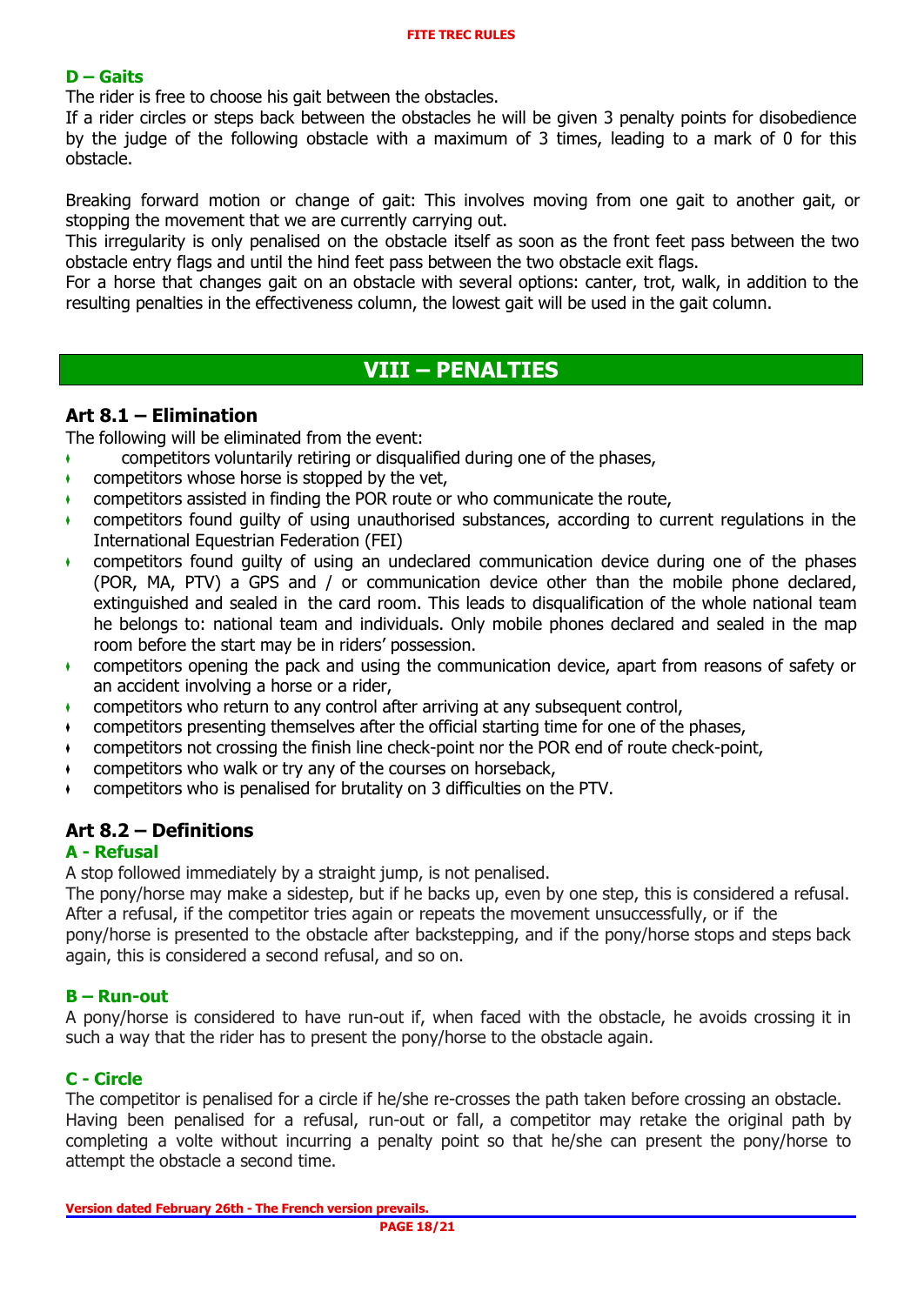## **D – Brutality**

During the PTV, the competitor is penalised of 5 points for any brutality. It can be defined as:

- 1 whipping on the head
- $\bullet$  More than 3 whippings behind the leg
- Suddenly tearing the mouth with bit or similar actions
- An excessive or persistent use of lower leg or spurs
- Etc

## **E – Rider fall**

The fall must be seen by a judge to be taken into account.

A rider is considered to have fallen when there is involuntary physical separation between the pony/horse and the rider.

The score 0 will be applied to the phase concerned MA and/or PTV.

The rider is stopped and must leave the phase on foot. The competitor must have a favourable opinion of the medical services to be able to continue the competition.

### **F – Loss of balance by a rider on foot**

A rider leading a horse is considered to have lost their balance on foot when a part of his/her body touches the ground in order to keep his/her balance. It will be noted as a dangerous situation.

### **G – Horse fall**

A pony/horse is considered to have fallen when the shoulder and/or haunches touch the ground, or are leaning on a part of an obstacle.

The rider is stopped and must leave the phase on foot. The horse must have a favorable opinion of the veterinary services to be able to continue the competition.

#### **H –Course error**

A course error is considered to have occurred when the rider:

- ♦ Does not complete the course according to the course plan.
- ♦ Does not go through the obstacles and start and finish lines in the proper order.
- ♦ Goes through an obstacle that is not part of the course or misses out an obstacle.
- Who does not cross the line of departure or arrival of the PTV,
- This leads to a zero score on the PTV course

## **IX – COMPLAINTS**

#### **Art 9.1 – Technical queries**

For team competitions, technical queries are formulated by the chef d'équipe. For individual events, they are formulated by the competitor.

To be accepted, any technical query must be lodged with the Ground Jury President:

- ♦ If it concerns a technical problem or a question relating to the regulations, **before the results are displayed**:
	- For POR: within an hour of the last competitor finishing.
	- For PTV and CP: within half an hour of the last competitor finishing the phase in question.
- ♦ If it involves checking scores or their input into the computer system in the various tests for calculating results: at the latest within half an hour of the chefs d'equipe receiving a paper copy of the interim standings.

If, by 8 pm the results of the first day's events cannot be published, the announcement and the lodging of technical queries is delayed until the following morning, before the veterinary inspection.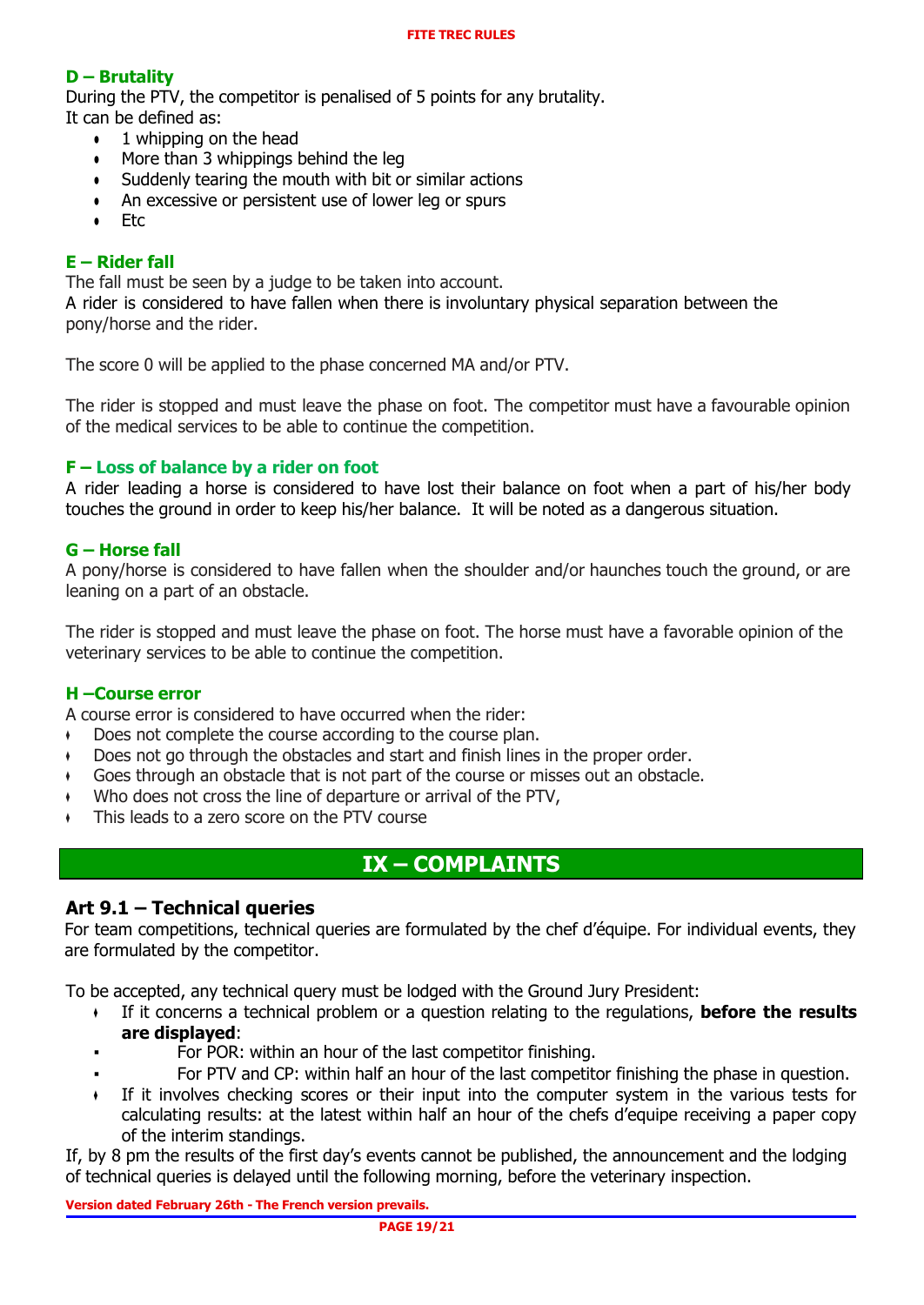The Ground Jury's answer may be provided before the end of the competition. The Ground Jury cannot accept video evidence to settle disputes.

## **Art 9.2 – Complaints**

Only the chef d'équipe can lodge a complaint against a competitor or a horse during an event or against the ranking of the latter or concerning its organisation or its running on his behalf, on behalf of the NETO that he represents and/or on behalf of a competitor who is a member of his team.

♦ To be valid, any complaint must be submitted to the Ground Jury President:

**–** Before the start of the event, if it concerns the organisation of the competition, the qualification of competitors or horses,

**–** At latest half an hour after the announcement/publication of each phase, if it concerns the phase and the definitive placings.

- ♦ The right to lodge a complaint is exclusively reserved for competitors in individual events.
- Any complaint must be made in writing, accompanied by the sum of 50 Euros which is retained by the FITE in the instance of the complaint proving to be unsubstantiated.
- No verbal complaints are admitted.
- ♦ Any unforeseen vents outside of the organiser's control cannot be subject to a complaint.

## **Art 9.3 – Reports**

The Chefs d'equipe, officials and Organising Committee members must submit a report to the Ground Jury concerning any presumed acts of cruelty as regards to horses or other violations of the Articles and Regulations.

The Ground Jury, having listened to the parties concerned can impose the following:

- ♦ An oral or written warning
- ♦ A 50 to 500 Euro fine
- ♦ Disqualification for the current phase or for the rest of the event.

## **X – RANKING / PRIZES**

## **Art 10.1 – Placings**

## **A – World and/or European championship**

The winner of the competition is either the competitor, the Duo or the team that obtained the highest number of points over all phases: POR, MA, PTV.

In the event of equality on the total points, equal placings are split according to the total points on the POR + PTV phases, should there still be equality it is the result of the POR which is preponderant. A competitor can only be ranked for the event if they have participated without withdrawing or being eliminated and if they have been placed in each of the phases.

#### **1. Seniors and Young riders**

A team comprises three or four competitors. The team placings will be calculated on the basis of the sum of the points of the best three members of each team.

A national team of three people can only be placed if its three representatives have been placed in the championship.

In no instance can the marks of a better placed individual rider be substituted for use in the team result. The individual placings, in which the team members will also figure, will be announced separately.

## **2. Juniors**

For the Duo classification, we will keep the sum of the points of the two riders of the team.

A national team composed of two persons can be classified only if its two representatives have been classified in the event.

A classification of a European and/or World Championship is taken into account if a minimum of 5 teams is engaged.